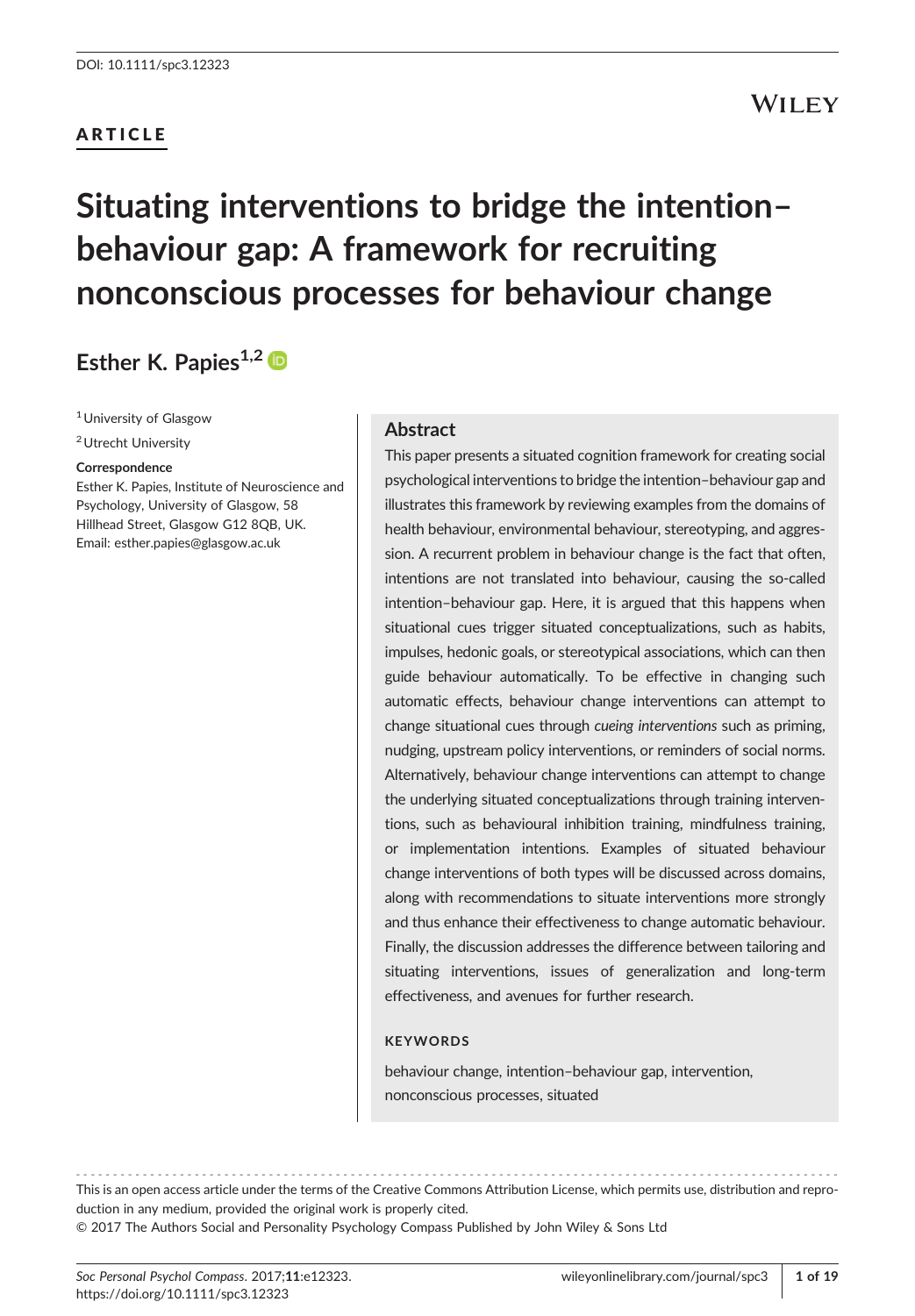$2$  of 19  $\mu$  M/H  $\mu$ 

#### 1 | INTRODUCTION

Behaviour change interventions inspired by social psychology often run into the intention–behaviour gap: They create good intentions, but those intentions are not translated into the desired behaviour (e.g., Rothman et al., 2015; Sheeran & Webb, 2016). Indeed, as a crucial meta‐analysis by Webb and Sheeran (2006) indicates, although effective interventions typically have a medium‐to‐large effect on intentions, they only have a small‐to‐medium effect on behaviour, suggesting that part of an intervention's effectiveness gets lost between intentions and behaviour. At the same time, social psychological research has created a valuable knowledge base on automatic and situated cognitive processes and their influences on behaviour (e.g., Bargh, 1997; Barsalou, Niedenthal, Barbey, & Ruppert, 2003; Strack & Deutsch, 2004; Wood & Neal, 2007). Indeed, studying these processes has allowed us to understand why our actions are often driven by factors other than our conscious intentions. The current paper will bring these two areas together and use insights on situated and automatic cognitive processes to inform the development of interventions to bridge the intention–behaviour gap.

Research in social psychology provides ample evidence of the intention–behaviour gap across domains. Many people intend to protect their health, make environmentally sustainable choices, and treat other people without bias and aggression, but these intentions often get lost in the complex circumstances of our daily lives. Indeed, research has shown that perceiving unhealthy food can trigger rewarding simulations of eating it and lead to unhealthy choices despite healthy intentions, especially under low control resources (Chen, Papies, & Barsalou, 2016; Hofmann, Friese, & Wiers, 2008; Papies, 2013). Similarly, even those consumers who report strong environmental concerns often end up choosing unsustainable products due to competing hedonic motives or time constraints (Young, Hwang, McDonald, & Oates, 2010). More generally, proenvironmental attitudes and intentions have been found to predict only a small part of the variance in actual sustainable behaviour (for a review, see Unsworth, Dmitrieva, & Adriasola, 2013). In interpersonal behaviour, much research has shown that implicit stereotypes, prejudice, and aggressive impulses can influence our behaviour despite egalitarian and nonaggressive intentions, especially when we cannot easily monitor and control the behaviour in question (e.g., Correll, Hudson, Guillermo, & Ma, 2014; Denson, DeWall, & Finkel, 2012; Derous, Nguyen, & Ryan, 2009; Dovidio, Kawakami, & Gaertner, 2002).

How do these failures in enacting one's intentions come about? Here, it is suggested that in many of these instances, situational cues trigger specific cognitive structures such as habits, impulsive behaviours, hedonic goals, or stereotypic associations. These cognitive structures then guide our behaviour despite our conscious intentions, and often even outside of conscious awareness. Therefore, interventions to bridge the gap between intentions and behaviour need to take these mechanisms into account. More specifically, interventions should be situated by targeting the critical cognitive structures that guide behaviour, by targeting the situational cues that trigger them, or both (Papies, 2016a, 2016b).

#### $1.1$  | The role of situational cues in the intention-behaviour gap

Much research supports the pervasive effects of situational cues on behaviour. Work on habits has shown that goal‐directed behaviours consistently performed in certain situations become associated with features of those situations. As a result, situational cues can then trigger habitual behaviour and guide our actions automatically (Aarts & Dijksterhuis, 2000; Wood & Neal, 2007). Indeed, when strong habits exist in a certain domain of behaviour, conscious intentions—as well as behaviour change interventions that rely on intentions—are less likely to affect behaviour than if habits are weak (Danner, Aarts, & de Vries, 2008; Ouellette & Wood, 1998; Webb & Sheeran, 2006). In a similar way, situational cues can lead to impulsive behaviours. Impulsive behaviours can be defined as relatively automatic behavioural responses to a specific cue (Hofmann et al., 2008), for example reaching for a piece of cake when this is offered or honking one's horn in response to an aggressive driver on the road. Furthermore, situational cues can trigger hedonic goals, which represent the motivation to pursue enjoyable states and activities, even when they are in contrast with long-term investment goals, such as buying a brand new car despite high financial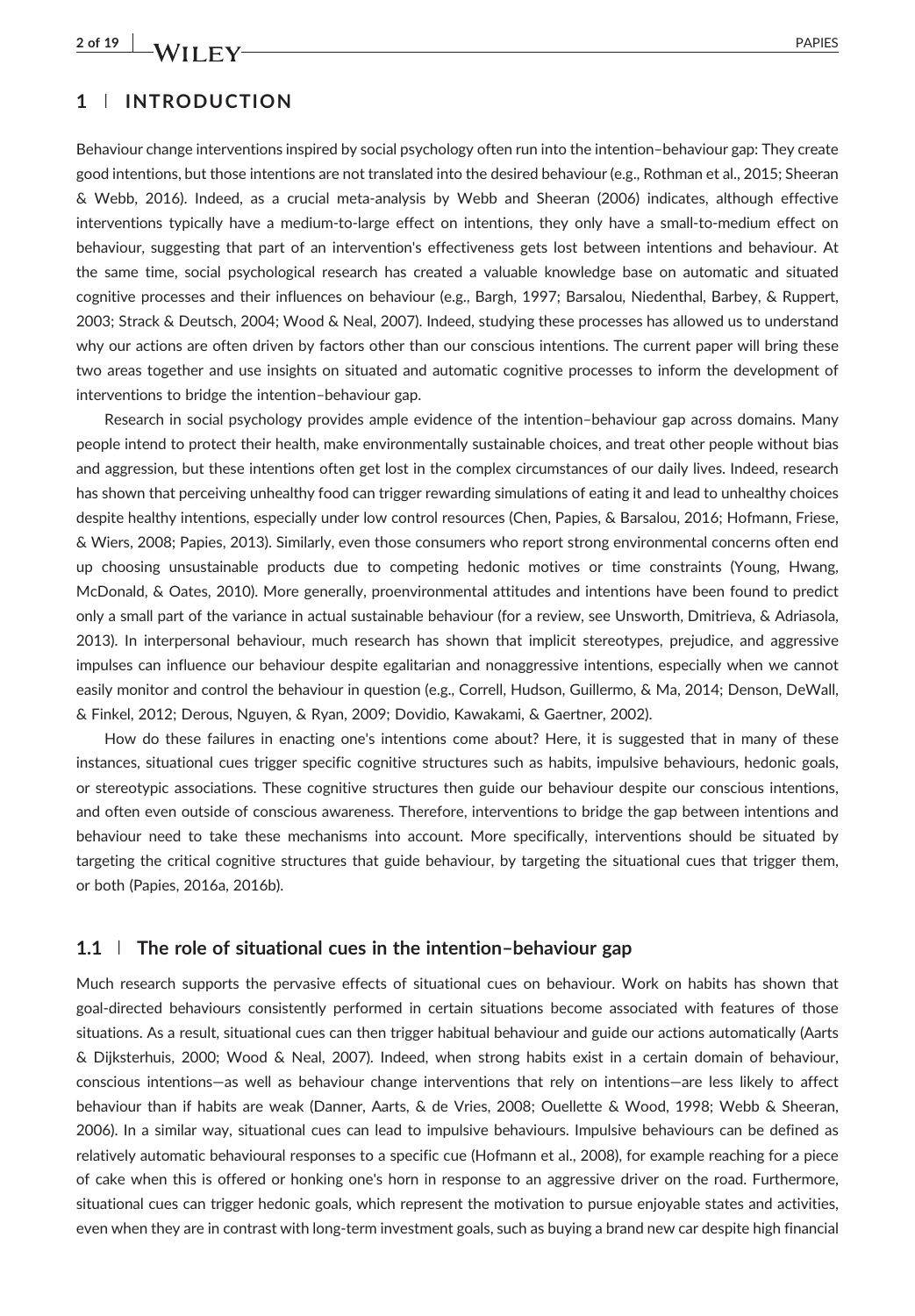and environmental costs (e.g., Lindenberg & Steg, 2007). Finally, perceiving people with certain characteristics, such as a name or facial features suggesting out‐group membership, can activate information associated with social categories, such as stereotypes (e.g., Derous et al., 2009; Dovidio et al., 2002; Wittenbrink, Judd, & Park, 2001), and can thus lead to prejudiced behaviour, despite one's conscious intentions to treat all people in an unbiased manner.

Although impulsive and habitual behaviours, hedonic goal pursuit, and stereotyping are typically discussed in separate literatures, it is argued here that their structures and effects can be understood through the same underlying cognitive mechanism. Specifically, all these phenomena can be described as relatively effortless responses to situational cues that occur independent of conscious intentions. In addition, these responses result from previous learning in which features of situations have become associated with specific cognitions and behaviours, so that these can later be reactivated by situational cues. This mechanism of learning and producing situated automatic responses will now be described in more detail, using the concept of situated conceptualization (Barsalou, 2009, 2016). Then, we will describe a framework for situated interventions to change these responses (see also Papies, 2016a, 2016b).

#### 1.2 | Situated conceptualizations in the intention–behaviour gap

The cognitive structures underlying the effects of impulsive and habitual behaviours, hedonic goal pursuit, and stereotyping can be described as situated conceptualizations that have been stored in memory through learning in relevant situations (Barsalou, 2009, 2016; Papies, 2016b; Papies & Barsalou, 2015), for example, when eating, when shopping, or when interacting with out‐group members. As people perform such behaviours throughout their daily lives, they store comprehensive representations of these experiences in memory, integrating sensory information; information about cognitions, affect, internal states, and actions, but also information about the goals they are pursuing; and contextual information about time and space, people, and objects present (Barsalou, 2009). Importantly, storing situated conceptualizations may not be limited to learning directly from one's own experience. Due to our tendency to spontaneously simulate the behaviour and experiences of others (Jeannerod, 2001), it could also occur vicariously through observation, for example, by watching movies, advertisements, or live interactions of other people.

Once a situated conceptualization has been stored, any part of it can be reactivated through internal or external cues, and pattern completion inferences can activate the rest of the memory pattern as simulations (Barsalou, 2009; Papies & Barsalou, 2015; see Figure 1). To provide an example, while eating a muffin in a coffee house, we may store a situated conceptualization of a coffee house experience that includes the action of peeling the muffin out of the paper lining, the taste and texture of the muffin, the action of lifting one's cup to drink coffee, and the background noises of music, other people in the café, and the hissing and humming of the coffee maker. As a result, passing by a coffee



**FIGURE 1** A framework for situated interventions that change the effects of situational cues on behaviour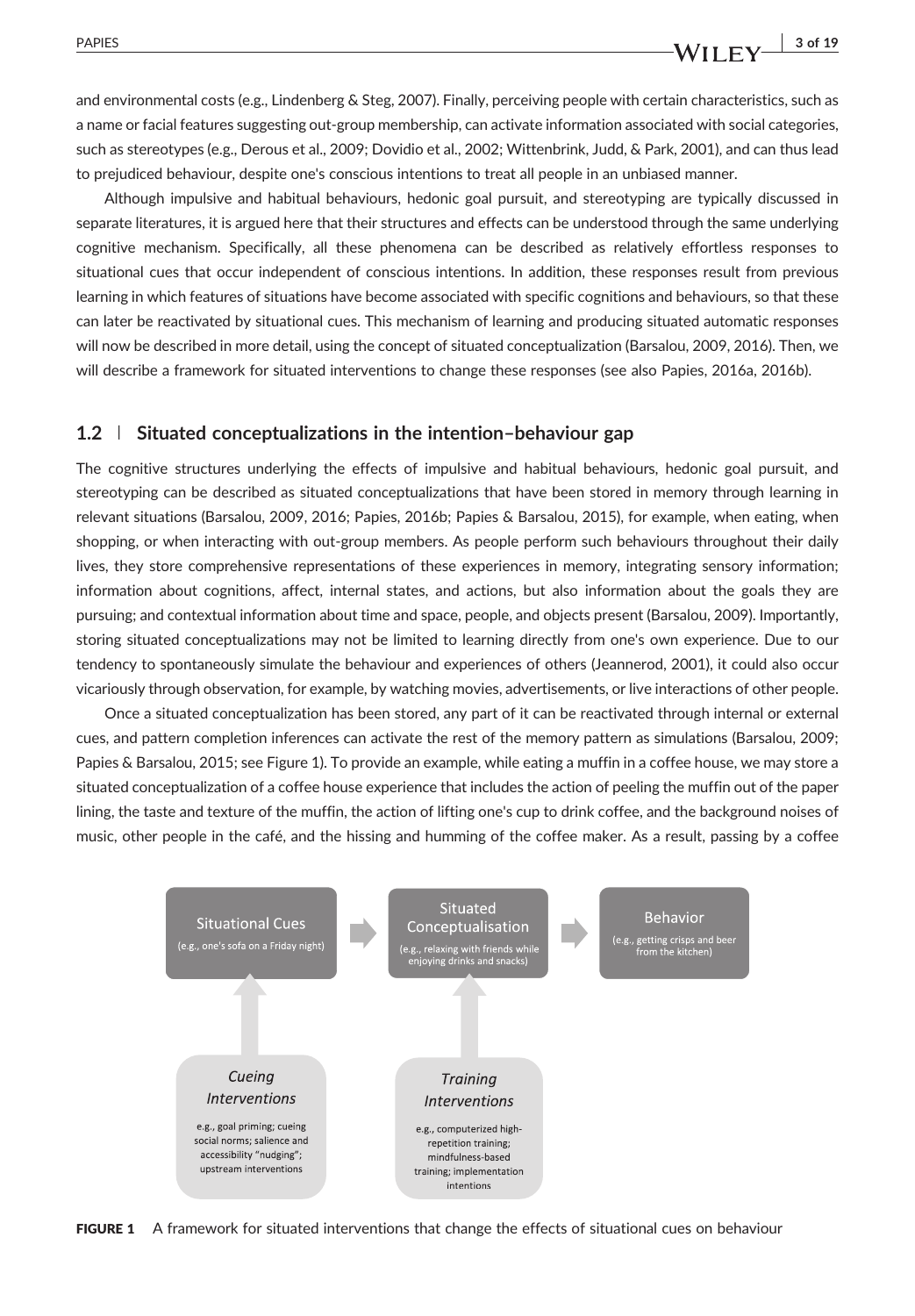house on a later occasion may trigger a simulation of this experience, including the pleasure of eating a muffin. This simulation may trigger the desire to enter and have coffee and a muffin, despite one's best intentions to save money, time, and calories. Similarly, when repeatedly watching violent movies or playing violent video games, we may store situated conceptualizations of responding to certain people, situations, or objects with arousal, vigilance, and aggressive behaviour. As a result, encountering similar cues later can trigger simulations of those same responses and can lead to their enactment. In the domain of intergroup contact, learning stereotypical information about out‐group members, for example, through media exposure, can increase the likelihood that one will activate these as situated conceptualizations about out‐group members' behaviour when encountering them later. As a result, one may simulate, for example, that a Black person will behave in an aggressive way (e.g., Hugenberg & Bodenhausen, 2003). This can affect behaviour and lead to self‐fulfilling prophecies of negative interactions (e.g., Dotsch & Wigboldus, 2008; Dovidio et al., 2002). Similarly, it can lead to a job applicant with an Arabic name or facial features being perceived less positively and competent than a Western candidate with the same qualifications (Derous et al., 2009; Rooth, 2010), thus maintaining inequalities.

To sum up, we continuously store and update situated conceptualizations throughout our daily lives, which include situational features. Once we later encounter these situational features, they can activate previously learned situated conceptualizations, which then guide our cognitions and behaviour through pattern completion inferences (see Figure 1). This may manifest in ways that we typically describe as habits, impulses, hedonic goal pursuit, or out‐group bias. Although these constructs clearly have distinct cognitive, affective, and behavioural features, their learning, underlying structure, and effects on behaviour can be understood through the common framework of situated conceptualization (see also Barsalou, 2016; Strack & Deutsch, 2004).

This approach to self-regulation, and thus to developing interventions, explicitly takes a situated cognition approach. Thus, it recognizes that the effects of cognitive constructs, such as people's conscious and unconscious preferences, goals, and habits, are highly malleable and sensitive to details of the current situation (see Smith & Semin, 2007). Thus, current needs, internal states, and external cues can all influence the representations triggered in a given situation and modulate their effects on behaviour (see also Papies, Best, Gelibter, & Barsalou, 2017). In other words, even though much of our behaviour is guided by automatic responses, these are still highly context sensitive (Gawronski & Cesario, 2013; Lebois, Wilson‐Mendenhall, & Barsalou, 2015). As a result, context features need to be taken into account to change automatic behaviour. This contrasts with a perspective assuming that behaviour is guided by relatively stable representations independent of context (e.g., Fazio, 2007; Fishbein & Ajzen, 2011). The current paper offers an integrative framework to systematically apply a situated cognition perspective to behaviour change interventions. Although this is only a first step in a novel approach to intervention development, it offers a theoretical base to develop this approach further in future research.

#### 2 | SITUATING INTERVENTIONS TO BRIDGE THE INTENTION–BEHAVIOUR GAP

Interventions to bridge the intention–behaviour gap should attempt to target the mechanism by which situational cues affect behaviour and override the effects of intentions. A recent framework suggests that this can be achieved by two types of intervention tools (see Figure 1): cueing interventions, which modify features of the critical situations such that they change which of a person's situated conceptualization gets activated and affects behaviour, and training interventions, which modify the existing situated conceptualizations, so that novel memory structures can get activated in a critical situation to guide behaviour (Papies, 2016a, 2016b). Here, a selection of existing cueing and training interventions will be presented, along with research examples testing intervention tools from the domains of health behaviour, environmental behaviour, stereotyping, and aggression. This is by no means intended to be a comprehensive overview, but rather an illustration of how the principles of situating interventions can be applied to interpret and further develop existing intervention tools (see Table 1).

Both cueing and training interventions can be described as situated to the degree that they take into account the cognitive processes that are typically triggered in the situation in which behaviour change needs to take place and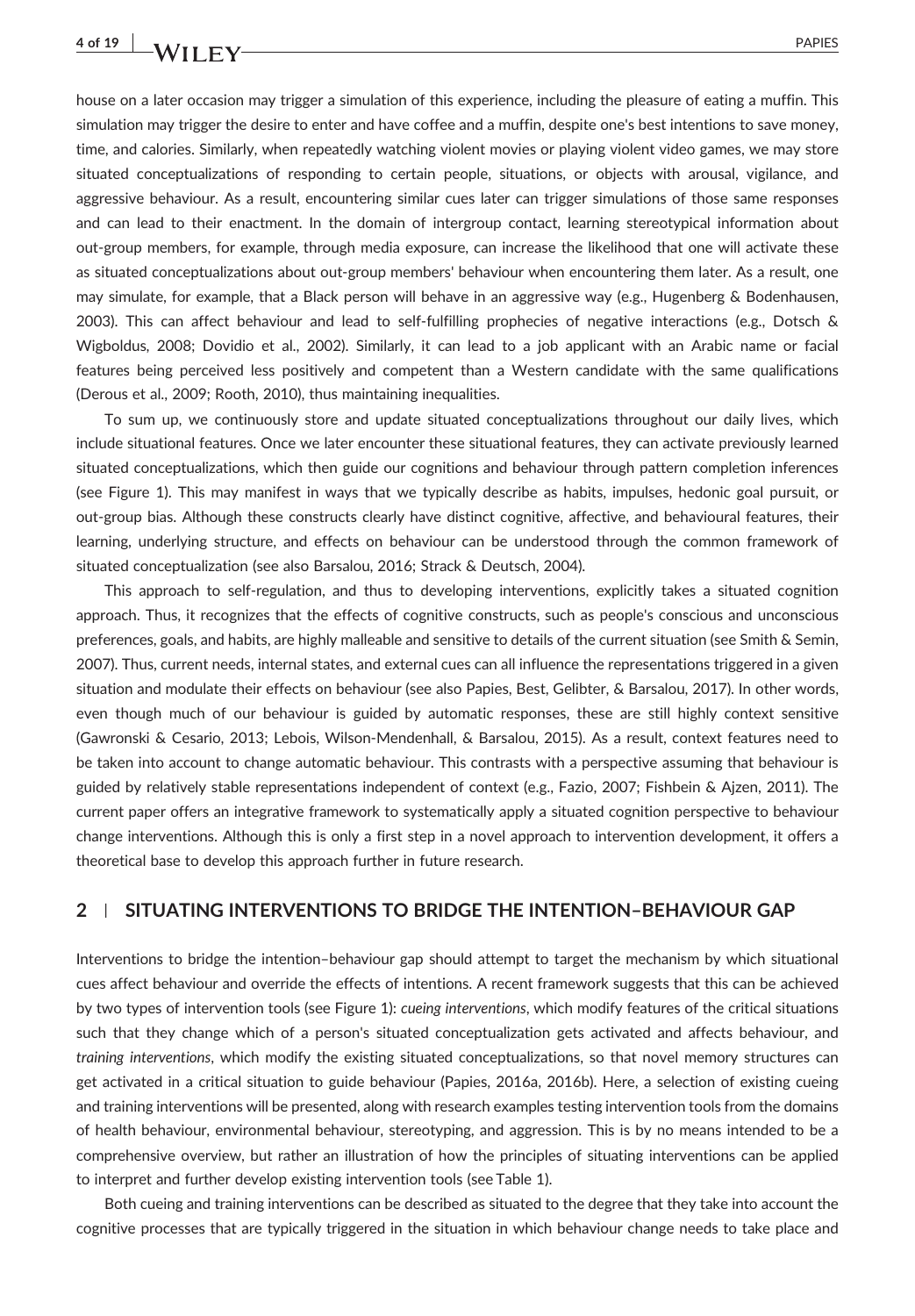| Intervention<br>type | Intervention<br>tool                      | <b>Strategy and mechanism</b>                                                                                                                                                                                                                                                                                                    | <b>Increasing situatedness</b>                                                                                                                                                                                          |
|----------------------|-------------------------------------------|----------------------------------------------------------------------------------------------------------------------------------------------------------------------------------------------------------------------------------------------------------------------------------------------------------------------------------|-------------------------------------------------------------------------------------------------------------------------------------------------------------------------------------------------------------------------|
| Cueing               | Goal priming                              | Use positive, goal-related cues<br>to activate goal-directed<br>cognition and behaviour                                                                                                                                                                                                                                          | Target motivated individuals by<br>activating specific motivation,<br>through positive cues that attract<br>attention at the right time, when<br>effective goal-directed behaviour<br>is accessible; see Papies (2016b) |
|                      | Cueing social norms                       | Cue behaviour of other people's<br>expectations or behaviour to<br>activate representation of<br>what is appropriate to do                                                                                                                                                                                                       | Integrate normative cues into decision<br>context as closely as possible to<br>when decision is made; design cues<br>such as to refer to others who are<br>motivationally relevant to<br>target group                   |
|                      | Nudging and prompting                     | Change salience or accessibility<br>of options through product<br>placement, design, or<br>default settings                                                                                                                                                                                                                      | Integrate nudge into decision context<br>as closely as possible to when<br>decision is made                                                                                                                             |
|                      | "Upstream" interventions                  | Use law and policy to change<br>salient situational cues in<br>decision context                                                                                                                                                                                                                                                  | Change cues in decision context as<br>closely as possible to when<br>decision is made                                                                                                                                   |
| Training             | Computerized high-<br>repetition training | Task or "game" to repeatedly<br>withhold responses or attention<br>to critical stimuli, "move away"<br>from critical stimuli, or process<br>pairing of critical and<br>affective stimuli                                                                                                                                         | Include critical stimuli that require<br>behaviour change in training;<br>include contextual cues from<br>critical situation into training                                                                              |
|                      | Mindfulness-based<br>training             | Meditation instruction and training<br>to learn to regulate attention,<br>become aware of experiences<br>and patterns of thoughts and<br>emotions, and learn to accept<br>these experiences as no more<br>than mental events; to change<br>situated conceptualizations of<br>events that can cause craving<br>or negative affect | Direct training specifically at domain,<br>situations, and stimuli where<br>behaviour change is desired                                                                                                                 |
|                      | Implementation<br>intentions              | Form specific if-then plans for<br>responding to certain cues<br>with specific behaviours                                                                                                                                                                                                                                        | Encourage imagery of critical<br>situational cue and imagery of<br>performing desired behaviour<br>in critical situation                                                                                                |

TABLE 1 An overview of selected cueing and training intervention tools, their strategies and underlying mechanisms, and ways to increase their situatedness

attempt to change them (Papies, 2016b). In addition, however, both types of interventions can be situated more or less strongly, which affects their effectiveness. In general, an intervention can be situated in one of two ways. First, it can be situated by integrating it into the critical situation in which behaviour change is desired, as is typically the case in most cueing interventions. Alternatively, an intervention can be situated by integrating features of the critical situation into the intervention, which is most relevant for training interventions. To clarify the implications of these principles, each of the following sections will also discuss possible ways of situating existing interventions more strongly in order to enhance their effectiveness at changing the automatic responses that contribute to the intention–behaviour gap, starting with cueing interventions and then turning to training interventions.

#### 2.1 | Targeting situational cues: cueing interventions

#### 2.1.1 | Goal priming

Goal priming refers to the activation of a goal by external cues, which can affect information processing as well as behaviour in order to pursue the primed goal. A goal can be defined as a desired outcome or behaviour, associated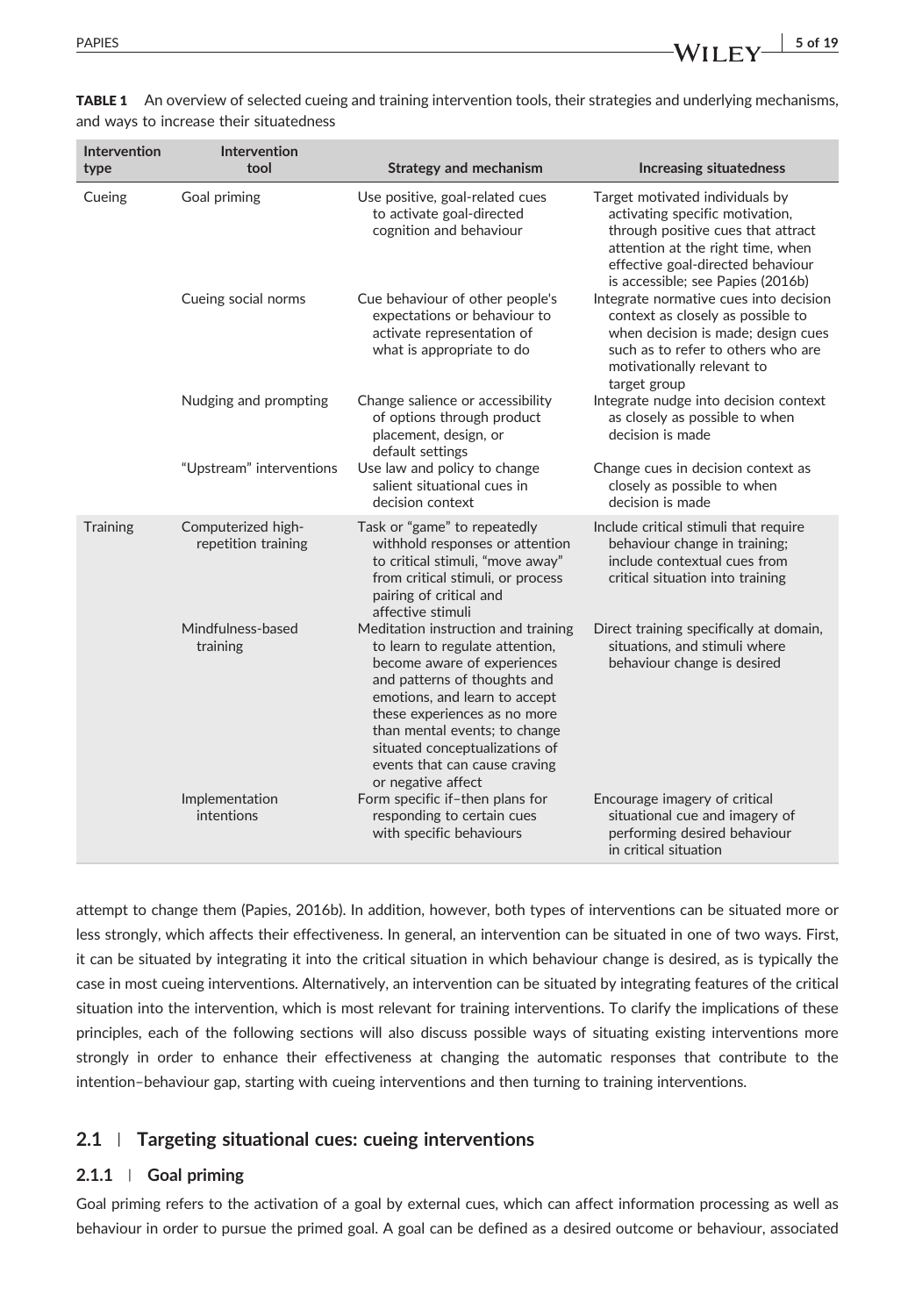with reward, and therefore motivating a person to pursue it, either consciously or nonconsciously (Custers & Aarts, 2005). Once a person is motivated to pursue a goal, for example, due to a goal prime, this triggers a variety of coordinated processes in support of goal pursuit, such as shifting attention towards goal‐relevant stimuli, evaluating goal‐relevant stimuli more positively, and shielding the goal from distractions (Papies & Aarts, 2016). To use goal priming as an intervention tool, the primes should activate a long-term investment goal (Papies, 2016a) directly within the critical situation. This goal can then guide subsequent cognition and behaviour in pursuit of the long-term goal and as a result override habits, impulses, hedonic goals, and stereotypic associations.

Goal priming has been studied in a variety of domains. In health behaviour, primes referring to healthy eating and dieting have been shown to direct eye movements towards healthy options (van der Laan, Papies, Hooge, & Smeets, 2017), trigger healthy menu choices (Papies & Veling, 2013), reduce unhealthy purchases in the grocery store (Papies, Potjes, Keesman, Schwinghammer, & van Koningsbruggen, 2014) and at vending machines (Stöckli, Stämpfli, Messner, & Brunner, 2016), and curb a variety of unhealthy snacking behaviours (e.g., Anschutz, Van Strien, & Engels, 2008; Buckland, Finlayson, Edge, & Hetherington, 2014; Papies & Hamstra, 2010; Versluis & Papies, 2016a). In environmental behaviour, goal primes reminding participants of the importance of waste reduction increased choices of unpackaged products (Tate, Stewart, & Daly, 2014). In interpersonal behaviour, activating a goal of individuation or of self‐control prevented the activation of stereotyped responses when processing in‐group and out‐group information (Araya, Akrami, Ekehammar, & Hedlund, 2002; Wheeler & Fiske, 2005), and priming the goal of being nonprejudiced reduced implicit prejudice (Legault, Gutsell, & Inzlicht, 2011). These findings support the idea that goal primes can be an effective tool to activate a different situated conceptualization than the situation typically would, with beneficial effects on subsequent cognition and behaviour.

#### 2.1.2 | Cueing social norms

External cues can be used to activate representations of other people's behaviour in the situation and thus affect what is perceived as appropriate or desirable to do. Interventions using cues that suggest specific social norms or provide feedback on one's own behaviour in comparison to the behaviour of relevant others have been found to increase healthy food choices (e.g., Mollen, Rimal, Ruiter, & Kok, 2013; for a meta-analysis, see Robinson, Thomas, Aveyard, & Higgs, 2014), reduce alcohol consumption (Miller & Prentice, 2016; Moreira, Smith, & Foxcroft, 2010), and boost energy‐saving behaviour (Ayres, Raseman, & Shih, 2012; Miller & Prentice, 2016; Nolan, Schultz, Cialdini, Goldstein, & Griskevicius, 2008). In the interpersonal domain, perceived social norms about aggression have been shown to affect aggressive behaviour (Henry et al., 2000; Mercer, McMillen, & DeRosier, 2009). Although social norm cues have also been shown to increase prosocial behaviour (e.g., Powell, Roberts, & Nettle, 2012), relatively few published interventions have used social norms to reduce aggression (but see Botvin, Griffin, & Nichols, 2006; Perkins, Craig, & Perkins, 2011). Providing information on relevant others' levels of prejudice, or feedback on one's own levels of prejudice relative to that of others, has been shown to affect subsequent prejudice (Crandall, Eshleman, & O'Brien, 2002; Stangor, Sechrist, & Jost, 2001).

Across domains, interventions focusing on social norms are most effective if they refer to behaviours of groups that are relevant to an individual, for example, by being perceived as in‐group or by being physically or geographically close (Goldstein, Cialdini, & Griskevicius, 2008; Miller & Prentice, 2016), possibly because simulating a behaviour that is approved by relevant others is associated with the most anticipated reward and thus most likely to be pursued.

#### 2.1.3 | Nudging and prompting

Nudging is an umbrella term that has been introduced recently to describe the use of research insights from behavioural economics to influence relatively automatic human behaviours (Dolan et al., 2012; Thaler & Sunstein, 2009). Some of the strategies sometimes referred to as nudges can more precisely be described as, for example, goal priming or cueing social norms, which are discussed above. Here, nudging and prompting strategies that change the salience and/or accessibility of behavioural options will be discussed.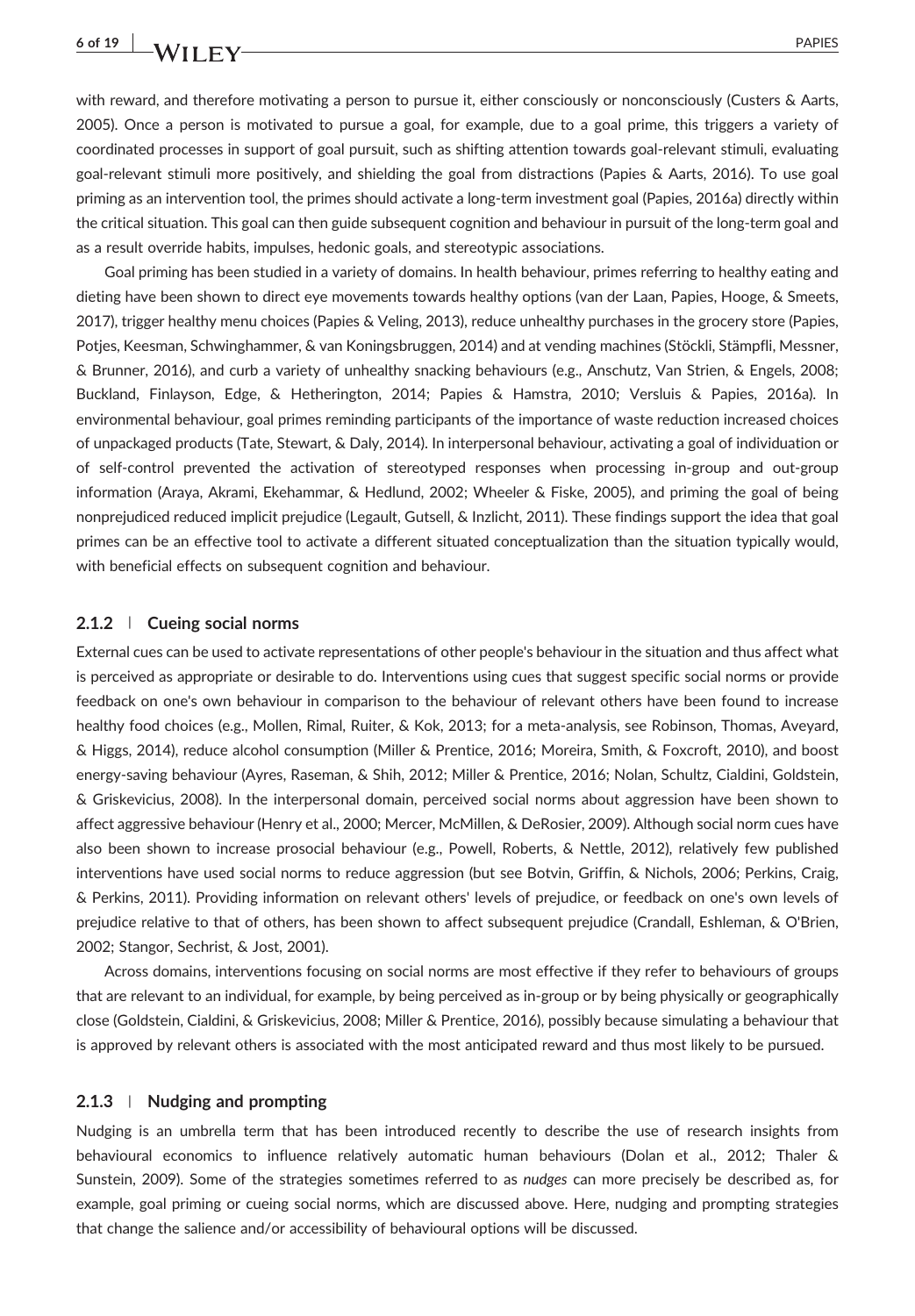In the domain of eating behaviour, a robust finding is that people eat more from larger portions than from smaller portions and packages of food, the so‐called portion size effect (Hollands et al., 2015), possibly because the portion affects how much is perceived as appropriate to eat (Kerameas, Vartanian, Peter, & Polivy, 2015; Versluis & Papies, 2016b). Presenting smaller portions, presenting food in smaller units, or presenting alternative cues to appropriate portion sizes have all been shown to reduce intake (Geier, Rozin, & Doros, 2006; Spanos, Kenda, & Vartanian, 2015; Versluis, Papies, & Marchiori, 2015). Possibly, these cues activate situated conceptualizations of eating smaller amounts, which then affect behaviour.

Salience interventions may work similarly, by triggering situated conceptualizations and the associated simulations of behaviours that one would not typically perform. Prominent examples of this strategy are prompts that point towards the use of stairs, which have been shown to increase the use of stairs over the elevator (Lee et al., 2012; Soler et al., 2010). Similarly, signs, menu design, or buffet arrangements that increase the salience of healthy options have been shown to boost healthy choices (Allan, Johnston, & Campbell, 2015; Bucher, Siegrist, & van der Horst, 2014; Dayan & Bar‐Hillel, 2011; Policastro, Smith, & Chapman, 2015). Cues that increase the salience of the stairs or of a healthy dish may trigger simulations of using or consuming them, which makes subsequent enactment of this behaviour more likely.

#### 2.1.4 | Upstream interventions

Law and policy interventions that change salient cues in critical situations are a potentially powerful tool to affect how people behave in a given situation (see Verplanken & Wood, 2006). Approaches such as taxation or salient charges for undesired behaviours, restriction of access to unhealthy options, or enforcement of procedures such as anonymous job applications change the situated conceptualizations activated in the critical situations, making individuals simulate benefits of behavioural options that they otherwise would not have pursued or reducing the attractiveness of their default behaviours, essentially "levelling the playing field" (see Best & Papies, 2017, for a comprehensive discussion).

Findings from several domains suggest the effectiveness of such measures. To name a few examples, banning smoking from workplaces reduces overall smoking rates as well as smoking-related illness (Fichtenberg & Glantz, 2002; Longo, Johnson, Kruse, Brownson, & Hewett, 2001; Sargent, Shepard, & Glantz, 2004). Clearly, lighting up a cigarette and standing alone outside in the cold is not a very attractive situated conceptualization of smoking. Reducing the density of alcohol outlets has been shown to reduce alcohol-related violence (Campbell et al., 2009), suggesting that the reduced exposure to alcohol cues and its reduced availability decrease the likelihood that rewarding situated conceptualizations of drinking are triggered and affect behaviour. Congestion charges for driving in certain areas have been found to reduce traffic, air pollution, and pollution-associated mortality (Tonne, Beevers, Armstrong, Kelly, & Wilkinson, 2008). Charges for plastic bags have decreased their use dramatically (Convery, McDonnell, & Ferreira, 2007). Finally, anonymous job application procedures reduce discrimination against female (but not against non‐Western) applicants in a Western context (Åslund & Skans, 2012). These findings suggest that using policies to systematically change the situational cues people are exposed to when making choices can have a strong impact, without relying on conscious intentions to change behaviour.

#### 2.1.5 | Strongly situating cueing interventions

This brief, nonexhaustive overview of interventions to change situational cues in order to change automatic behaviours suggests that cueing interventions can be highly effective for behaviour change. In order to most effectively trigger the desired behaviour, the critical cues should be added or removed as close to decision‐making as possible. Although nudging interventions that change salience and accessibility are typically integrated into the situation per definition, goal primes and norm cues should be placed for example on the menu, product, or website where a choice is made in order to increase their effectiveness in complex and busy environments. With regard to upstream interventions, research shows, for example, that taxes on alcohol are most effective for reducing consumption when they are displayed on the price label, rather than added at the register (Chetty, Looney, &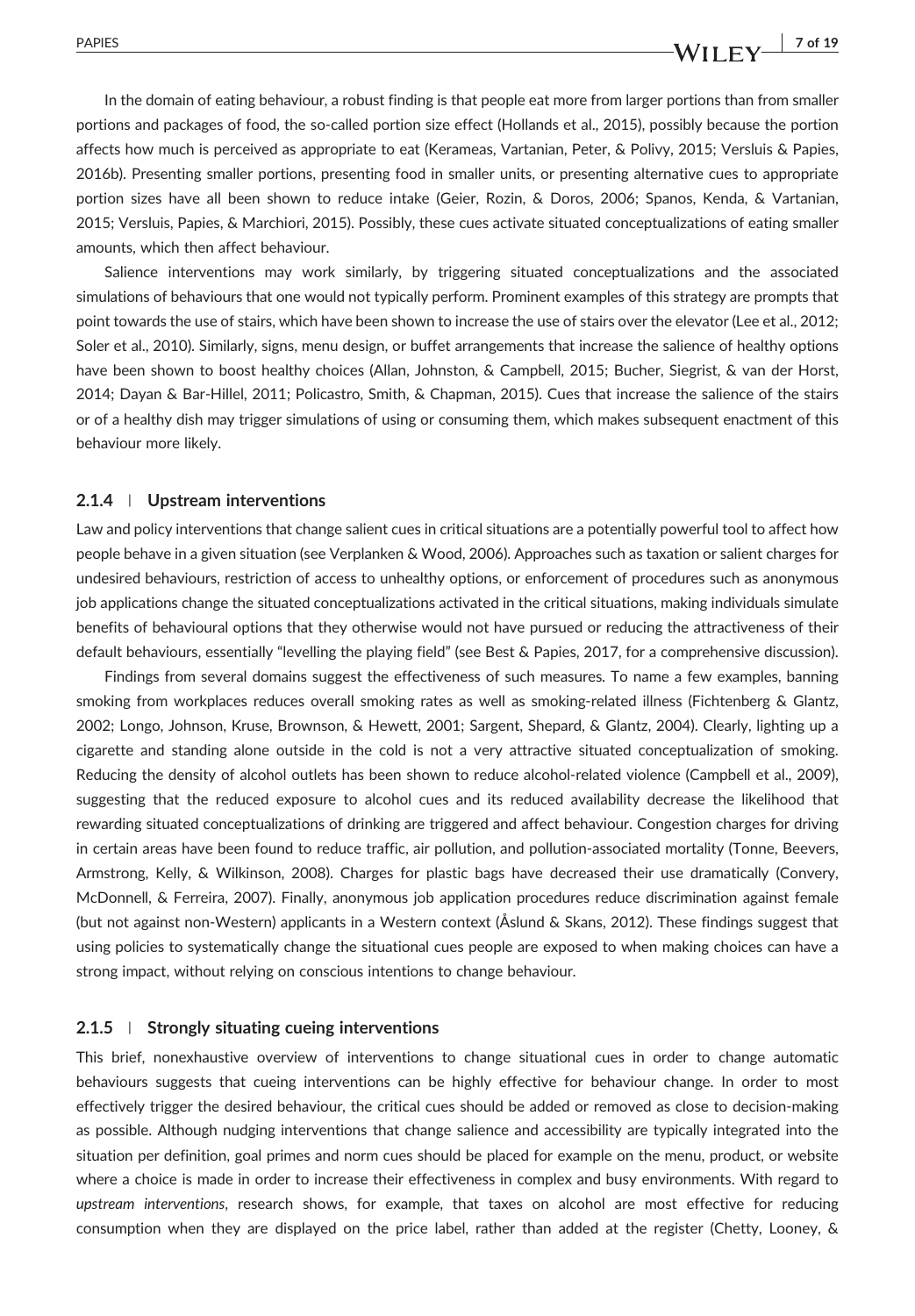Kroft, 2007), again suggesting that the critical cue must be salient close to the decision point. In addition, cueing interventions work best when the cued behaviour is motivationally relevant to the target group. This has been demonstrated in goal priming and social norms research, where the situated conceptualization triggered by a situational cue is most likely to trigger a reward response and affect actual behaviour if the goal or reference group is important for the perceiver (Papies, 2016b; Papies & Aarts, 2016).

#### 2.2 | Targeting situated psychological representations: training interventions

#### 2.2.1 | Computerized high‐repetition training

In recent years, a number of novel, computer-based training paradigms have been developed where participants complete a high number of trials in a task in order to change cognitive, affective, or motor biases to specific target stimuli. Prominent examples are response inhibition training, where participants repeatedly withhold motor responses to target stimuli, although they do respond to control stimuli (for a recent review, see Stice, Lawrence, Kemps, & Veling, 2016); approach avoidance retraining, where participants repeatedly make symbolic or actual movements towards or away from target stimuli and away from or towards control stimuli (Wiers, Rinck, Kordts, Houben, & Strack, 2010); attentional bias modification training, where participants repeatedly direct visual attention away from target stimuli and towards control stimuli instead (Field, Duka, Tyler, & Schoenmakers, 2009); evaluative conditioning, where target stimuli are repeatedly paired with valenced, typically negative unconditioned stimuli (Houben, Schoenmakers, & Wiers, 2010); and stereotype retraining, where participants repeatedly affirm stereotype-incongruent and negate stereotype‐congruent information about in‐groups and out‐groups (Kawakami, Dovidio, Moll, Hermsen, & Russin, 2000). In all of these practice‐based training approaches, a novel cognitive or behavioural response is repeatedly associated with a critical stimulus, so that in a later encounter with the same or similar stimulus, the new, trained behaviour is elicited.

This is still a relatively novel research area, and most of the work on these computerized training programmes has been done in the domains of health behaviour and stereotyping. With regard to health behaviour, the available evidence suggests that the effects of retraining attentional biases may be limited (Field et al., 2009), and the evidence on evaluative conditioning procedures changing behaviour through actually changing representations is not fully conclusive (Hollands & Marteau, 2015; Hollands, Prestwich, & Marteau, 2011; Houben, Havermans, & Wiers, 2010; Houben, Schoenmakers, & Wiers, 2010). Training programmes to change motor responses to food and alcohol stimuli seem to be effective at reducing food and alcohol intake in short-term laboratory studies, and a more limited body of work also suggests some effectiveness at decreasing body weight and at delaying alcohol relapse (see Allom, Mullan, & Hagger, 2016; Jones et al., 2016; and Stice et al., 2016, for reviews and meta-analyses). In the domain of stereotyping, retraining has been shown to reduce automatic stereotype activation as well as to protect against stereotype threat effects (Forbes & Schmader, 2010; Gawronski, Deutsch, Mbirkou, Seibt, & Strack, 2008; Kawakami et al., 2000), although effects on real‐life behaviours remain to be studied.

Although more research is needed into this issue, the evidence so far suggests that computerized training programmes works best if targeted at the specific stimuli of interest (e.g., Lawrence, Verbruggen, Morrison, Adams, & Chambers, 2015), suggesting that they need to be strongly situated to be effective. Notably, in contrast to other training interventions, research participants are often unaware of the goals of the training. At the same time, research suggests that awareness may actually increase training effectiveness (Dessel, Houwer, & Gast, 2016). In addition, these training programmes seem to work best with high contingencies (Stice et al., 2016), which may make awareness of the training goals more likely. So far, research has not systematically assessed the effects of an individual's behaviour change motivation in this context, and preliminary indirect evidence suggests that it may enhance training effectiveness.

It is worth noting that a related set of both computerized and real‐world training programmes aims at increasing the ability to override automatic responses, for example, through repeated self‐control or working memory training (e.g., Denson, 2015; Houben, Dassen, & Jansen, 2016; Miles et al., 2016), which have been studied mostly in the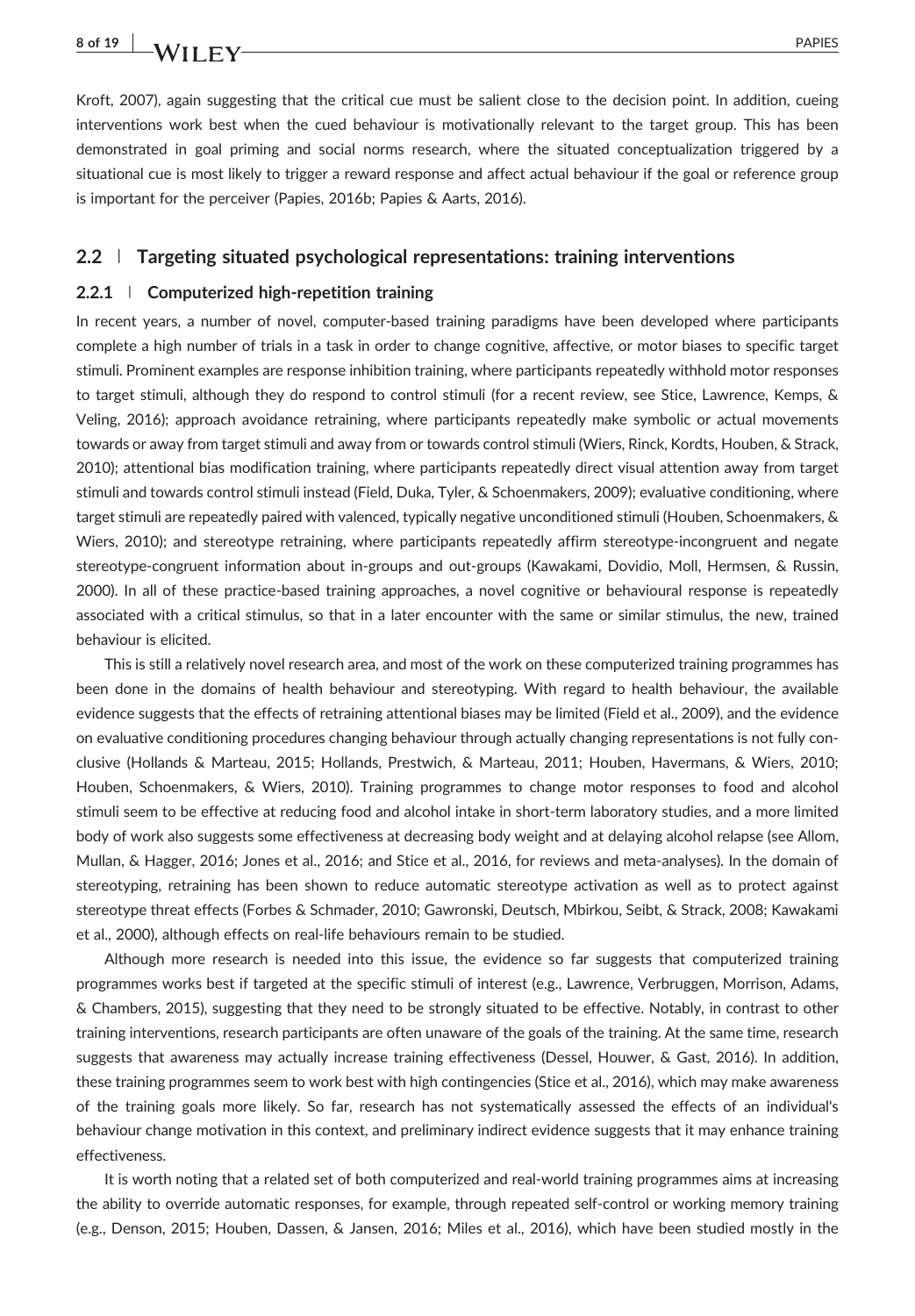domains of health behaviour and aggression. Because this approach, however, is not targeted at changing existing situated conceptualizations, but rather at the degree to which they affect behaviour (for an exception, see Wilkowski, Crowe, & Ferguson, 2015), it is not considered a situated training intervention and not discussed further.

#### 2.2.2 | Mindfulness training

Mindfulness typically refers to a combination of two psychological processes: attention regulation; and metacognitive awareness and insight into the passing nature of one's experiences, while viewing them in an accepting and nonjudgmental manner (see Bishop et al., 2004). The effects of mindfulness are most often studied through comparing participants who completed an 8‐week mindfulness course originally designed for stress reduction with participants in various control conditions. During the mindfulness course, participants receive meditation training and general teachings to learn to regulate and stabilize attention, become aware of their experiences, discern patterns of thoughts and emotions that affect their well‐being, and learn to accept these experiences as no more than mental events. Through mental and behavioural practice, this can increase well‐being (for a meta‐analysis, see Grossman, Niemann, Schmidt, & Walach, 2004), possibly through laying down new situated conceptualizations that entail, for example, less intense negative affect or craving in response to critical situations (Hölzel et al., 2011; Papies, Pronk, Keesman, & Barsalou, 2015).

In addition to examining effects on stress and mental well-being, researchers have increasingly examined the effects of mindfulness training on more specific behavioural outcomes in domains relevant to social psychologists. Studies examining the effects of a general mindfulness training programme tend to show no effects on specific outcome variables related to behaviours that were not targeted in the training (for a meta‐analysis, see Goyal et al., 2014; for an exception, see Lim, Condon, & DeSteno, 2015). A number of more specific training programmes have emerged, however, that focus on specific behavioural domains and address the critical cognitions and behaviours arising in specific situations (e.g., surf-the-urge training, compassion training, mindful attention, or decentering training). These approaches have shown to reduce unhealthy food choices and substance use (for an overview, see Papies, 2017) and boost relationship well-being (Atkinson, 2013). In the domain of eating behaviour, for example, a meta-analysis of mindfulness-based interventions adapted for eating behaviour in overweight and obese adults reduced impulsive eating, but not overall body weight (Ruffault et al., 2016). In the domain of out‐group bias, a mindfulness‐related compassion training decreased prejudice towards minorities (Kang, Gray, & Dovidio, 2014), although effects on real‐life behaviours have yet to be examined (again see Lim et al., 2015). Overall, such findings suggest that possibly, becoming aware of one's automatic responses, for example, one's thoughts of reward from a piece of cake or one's feelings of anger from one's partner's behaviour, and learning situation‐specific strategies for diffusing them change one's situated conceptualizations of critical situations over time and therefore allow for different behaviours to be triggered in similar situations later.

#### 2.2.3 | Implementation intentions

Finally, a much-used and effective tool for bridging the intention–behaviour gap is making specific plans for one's behaviour in a given situation, so-called implementation intentions (Gollwitzer & Sheeran, 2006). When implementation intentions are formed, special attention is given to the situation in which the behaviour should be enacted, and a concrete situational cue is specified that becomes associated with the planned behaviour through mental imagery (Gollwitzer & Sheeran, 2006; Knäuper, Roseman, Johnson, & Krantz, 2009; Papies, Aarts, & de Vries, 2009). As a result, a new situated conceptualization is formed, which is likely to be triggered upon encountering the relevant cue, thus increasing the chances that the planned behaviour will be enacted (see also Barsalou, 2016). Thus, although the cueing by situational features is a crucial feature contributing to the effectiveness of this tool, implementation intentions are discussed here as a training intervention because a novel situated conceptualization is formed through the deliberate act of planning. In addition, it should be noted that implementation intentions differ from other training interventions in that they rely on a single trial of practice, compared with the multiple trials or episodes typically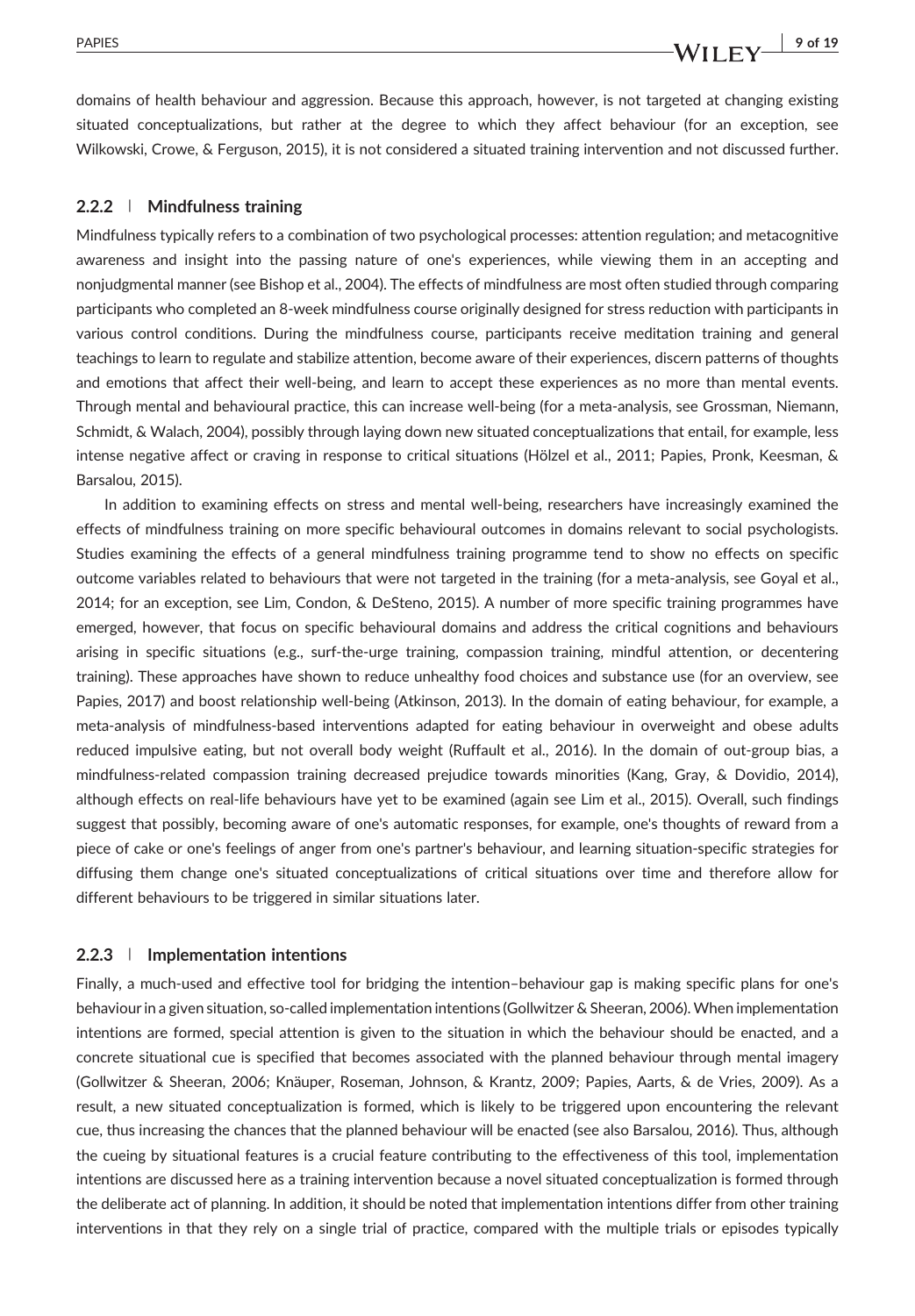involved in much longer, practice‐based computerized and mindfulness training interventions (see also Avishai‐Yitshak & Sheeran, 2017). However, like other training interventions, they are geared towards changing situated psychological representations guiding automatic behaviour, and they work best if even the single mental training episode explicitly takes into account specific behaviours in response to specific situational cues. Therefore, implementation intentions are included as a specific case of training intervention here.

Implementation intentions have been found to be effective for behaviour change in various domains, such as healthy eating (Adriaanse, Vinkers, De Ridder, Hox, & De Wit, 2011), alcohol consumption (Armitage, 2009), sustainable consumer behaviour (Bamberg, 2002; Holland, Aarts, & Langendam, 2006; Loy, Wieber, Gollwitzer, & Oettingen, 2016), prosocial behaviour (Trötschel & Gollwitzer, 2007), reducing the activation of stereotypes and their effects on behaviour (Mendoza, Gollwitzer, & Amodio, 2010; Stewart & Payne, 2008), and speaking up against prejudice (Gollwitzer & Brandstätter, 1997). Consistent with the principle of situating interventions, implementation intentions have been found to be especially effective if supported by mental imagery, for example, to identify the critical cue that should trigger the planned behaviour (Adriaanse et al., 2010; Kirk, Oettingen, & Gollwitzer, 2013) or to establish a vivid situated memory of the planned behaviour (Knäuper et al., 2009; Papies et al., 2009). From the perspective of situating interventions, this means that a feature of the situation is integrated into the intervention, thereby enhancing its situated nature.

#### 2.2.4 Strongly situating training interventions

This brief, nonexhaustive overview of training interventions suggests that this type of intervention can change the situated conceptualizations triggered by situational cues and thus lead to behaviour change. Most of the intervention tools described here have been used in highly situated ways as well as in unsituated ways, and the research discussed suggests that more situated implementations of these tools are more effective for behaviour change in specific domains. Behavioural inhibition training and mindfulness training are more effective if the same critical stimuli are used during training and testing, or in other words, when inhibition or mindfulness skills are geared towards the specific stimuli for which behaviour change is desired (i.e., suggesting near transfer) compared to when they are trained more generally (far transfer). Although implementation intentions are naturally quite situated as they refer to plans for behaviour in response to specific situational cues, they, too, are especially effective if the cue and behaviour evoked during planning closely match the critical situation. Possibly, training interventions are also more effective if they align with an individual's motivation to change the target behaviour, although this has not been addressed systematically.

In order to strongly situate training interventions, it may also be useful to consider the exact nature of the situational cues that lead to the cognitive responses that the interventions are designed to change. Typically, researchers focus on a salient stimulus in the situation, for example, an attractive food or alcoholic drink. Research suggests, however, that such stimuli are typically not represented in isolation but that contextual features of a consumption situation contribute to desire (Keesman et al., 2017; Papies, 2013; Papies & Barsalou, 2015; Wardell & Read, 2013). Unhealthy foods, for example, are especially attractive because we think about eating them in specific situations, and alcoholic drinks are particularly tempting when you think about the social connectedness associated with consuming them. This suggests that in order to change the situated conceptualization that guides behaviour in critical situations, we need to change the responses not only to appetitive stimuli in isolation but to the appetitive stimuli in the context that contributes to their motivational power. This is in line with the literature on renewal effects in conditioning, which shows that renewal of the initial conditioned response is likely to occur if extinction takes place in a different context than the initial learning (Bouton, 2004). In other words, because we learn, for example, that consuming alcoholic drinks is rewarding in a social context, retraining this association should also take place in a social context, rather than with alcoholic drinks in isolation, in order to prevent desire to resurface when an alcoholic drink is later encountered in a social context (see also encoding specificity, Tulving & Thomson, 1973). Clearly, it may not always be feasible to directly integrate a training intervention into the critical context where behaviour change should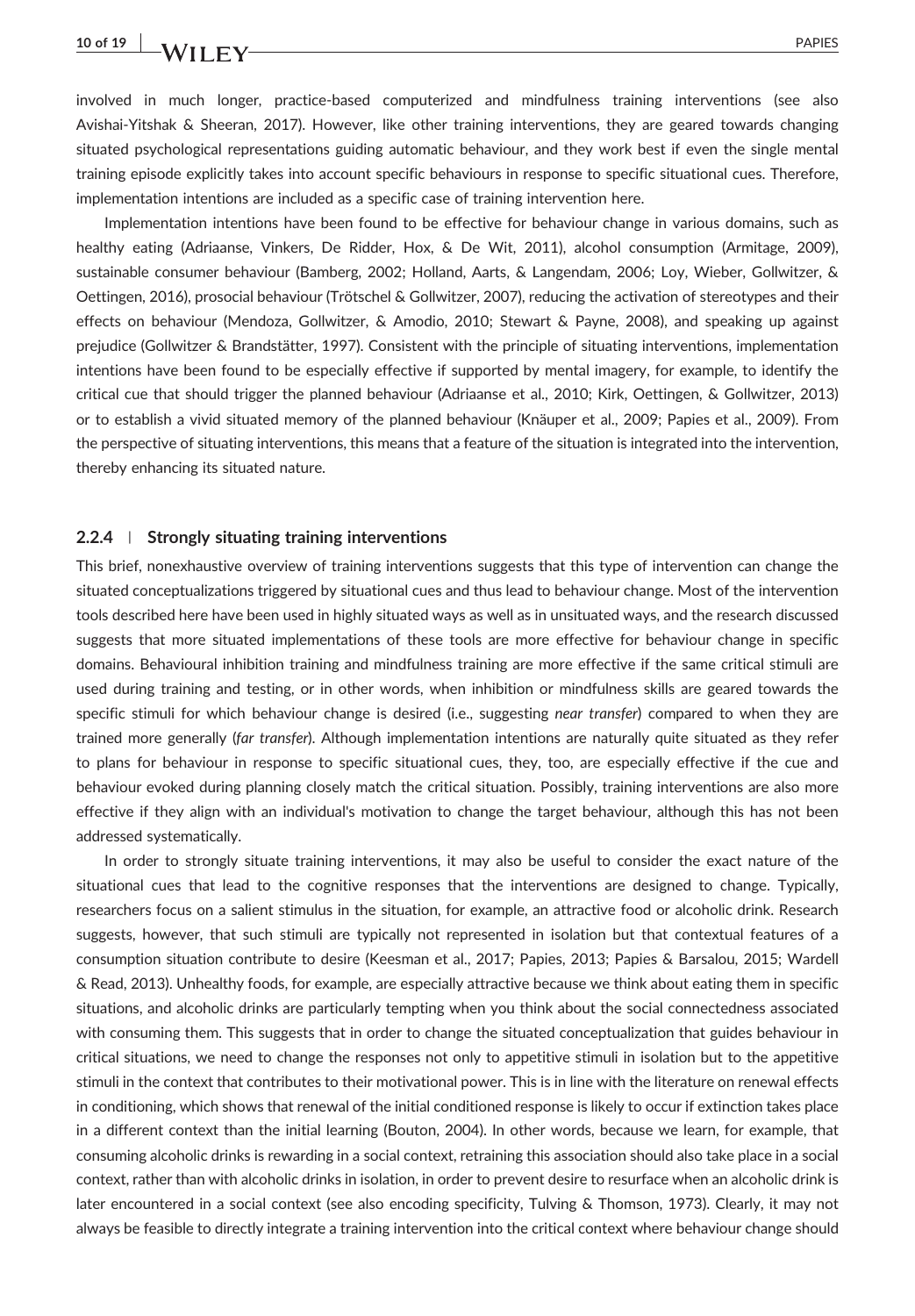PAPIES  $\begin{array}{c|c|c|c|c} \text{PAPIES} & \text{11 of 19} \end{array}$ 

take place (e.g., completing a behavioural inhibition training in a bar may not be feasible). A promising alternative might be to integrate features of the context into the training, for example, by evoking it through visual or other cues. Future research on situating interventions should investigate this possibility.

#### 3 | DISCUSSION

This paper has presented a framework for situating interventions to bridge the intention–behaviour gap and discussed a selection of cueing and training interventions in the context of this framework. As we have seen, effective behaviour change can result from both types of interventions to the degree that they change the automatic responses triggered in the critical situation and which affect behaviour. Cueing interventions such as priming, cueing social norms, and changing the decision context through local nudges or more structural policy changes can change the salient cues that affect cognitive responses to a situation and the resulting behaviour. Training interventions such as computerized high-repetition training, mindfulness training, or formation of implementation intentions can change the situated conceptualizations that are triggered by situational cues and therefore change behaviour. Both types of interventions can be strongly situated by targeting the decision context as closely as possible, and by directing interventions specifically at the domain and stimuli where behaviour change is desired (see Table 1). The intervention tools as well as their situatedness were illustrated with examples from the domains of health and environmental behaviour, stereotyping, and aggression. The underlying framework of situated conceptualizations guiding behaviour in response to critical cues that was introduced here can also be applied across domains. Potentially, this focus on underlying mechanisms of nonconscious behaviour that span across domains can encourage thinking about novel ways of targeting unhealthy or unsustainable behaviours in daily life and stimulate looking across domains for tackling behaviour change in a given area.

An important question for future research across both types of interventions and across domains is to what degree their effectiveness depends on the individual's motivation to engage in the novel behaviour. Some of the intervention tools discussed here, such as implementation intentions and goal priming, have been designed to bridge the intention–behaviour gap and thus explicitly rely on pre-existing intentions. For other interventions, it has been demonstrated empirically that they work better for motivated individuals, for example, goal priming and highrepetition training (e.g., Lawrence, O'Sullivan, et al., 2015; Papies, 2016b). In addition, for interventions that require a high involvement from participants, such as high-repetition training and mindfulness training, it is conceivable that outside of a research context, they are especially likely to be taken up by people who are motivated, such that motivation for behaviour change functions as a natural moderator for their effects. Importantly, however, the potential moderating role of motivation has not yet been examined in other interventions, for example, nudging and upstream interventions. Although these sometimes might be expected to work for everyone equally, it seems likely that someone who is determined to eat a tasty yet unhealthy meal will choose it even if it is placed in the middle of the menu or hard to reach on the buffet. Examining motivational moderators of cueing interventions may enable us to supplement them with effective motivational interventions where necessary to widen their reach.

Previous research on effective interventions has addressed the principles of tailoring interventions, and it may be useful to address how this relates to the principle of situating interventions. Tailoring interventions typically implies adapting the content of an intervention to specific, more or less stable characteristics of an individual (see Strecher, 1999). Situating interventions, in contrast, focuses on situations and how they affect cognitive processes, rather than on specific individuals. Assuming that salient situational cues may affect groups of individuals in similar ways, situating interventions means targeting them to situations in order to affect individuals. Thus, tailoring and situating interventions can be understood as complementary, rather than competing, approaches. Importantly, just as tailoring interventions requires good insights into characteristics of an individual to be effective, situating interventions requires a good understanding of the effects of situational cues and may therefore often necessitate research into specific situations before an intervention is implemented, rather than relying on a one-size-fits-all approach.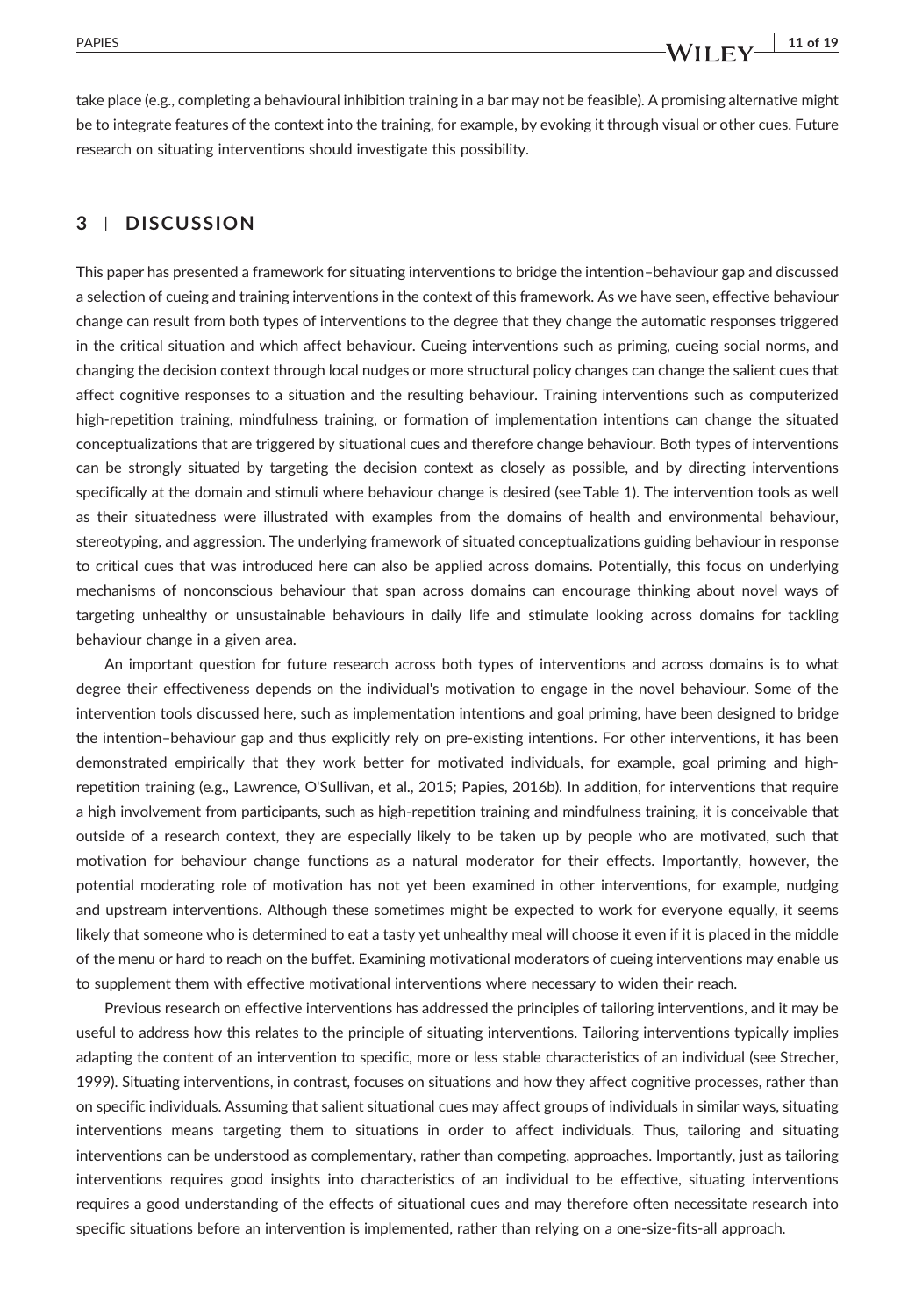Another important question that may come up in this regard is whether the effects of situated interventions will be limited to the specific situations where they are implemented, or whether they would generalize across situations. No systematic empirical tests have addressed this issue, but the reasoning underlying situated interventions suggests that the effects should in principle be limited to situations with critical features like the ones targeted in the interventions (e.g., de Bruijn, Nguyen, Rhodes, & van Osch, 2017). If, however, the new behaviour is enacted repeatedly in response to situational cues, this may engender learning processes that change situated conceptualizations (Papies, 2016b), and if these are highly salient and are triggered easily in different situations, this could lead to generalization across situations. If, for example, a health goal prime in the workplace cafeteria repeatedly motivates an office worker to choose a healthy lunch, this could over time develop into a situated conceptualization of making healthy choices any time she or he is eating away from home and thus affect her or his behaviour in other relevant situations as well. Future research might address how such generalization processes could be stimulated.

Related to the question of generalization is the question of long‐term effects of situated interventions. For most tools discussed here, this has not been studied systematically, either. Long-term effects of situated interventions can result from learning processes triggered by repeatedly performing a new behaviour in a given situation (as described above) or simply from the intervention being present over the long term. Although learning can result from both cueing and training interventions, keeping interventions in place is more feasible for cueing interventions, which can be implemented and maintained with relatively low effort compared to training interventions. Thus, the potential of an intervention to instigate learning of desired responses as well as the feasibility of maintaining an intervention should be taken into account when planning for long‐term effects.

In sum, the potential strengths and weaknesses of both types of interventions naturally depend on the nature of the behaviour to be changed and on the situation in which it typically occurs. Cueing interventions may be useful in relatively stable situations, where situational cues can be altered in a reliable way to activate goals, norms, or behaviours that are in line with desired outcomes. This way, many individuals can be affected without having to engage in effortful training, possibly even at relatively low levels of motivation for behaviour change. Although it is currently unclear whether the effects of such cueing interventions transfer beyond the immediate intervention context, they can probably lead to long‐lasting effects, either through the development of new habits or through simply maintaining the intervention. When behaviour change is desired in more dynamic situations, however, training interventions may be more useful, in particular if individuals are sufficiently motivated to complete a practice‐based training session or to form a personal plan for behaviour change supported by mental imagery. Such training can be more easily geared to cut across situations, and it is likely to lead to longer term changes, especially if supported by repeated practice and enactment of the trained responses. Future research, however, should establish more systematically which intervention type is best suited given particular features of the target behaviour, population, and situation.

It will be clear to the reader that many other existing and effective intervention tools could be categorized as cueing or training interventions, and could as such have been included in this discussion. Individual‐level counselling, for example, such as cognitive behavioural therapy or skills training, has been shown to affect behaviour in beneficial ways by changing automatic cognitive responses and the availability of healthier behavioural options to the individual. Typically, this results from deliberate, specific consideration of one's existing automatic responses and efforts to replace them with more adaptive responses to increase one's long-term health and well-being. Although such approaches are beyond the scope of social psychology and have therefore not been discussed in detail here, they are well aligned with the principles of situating interventions outlined in the current paper. Hopefully, the discussion here offers a new perspective on these and other intervention tools so that we can most effectively use them to improve the well‐being of individuals and societies.

#### ACKNOWLEDGMENT

I would like to thank Maisy Best, Lawrence W. Barsalou, and Elena Gelibter for helpful feedback on an earlier version of this paper.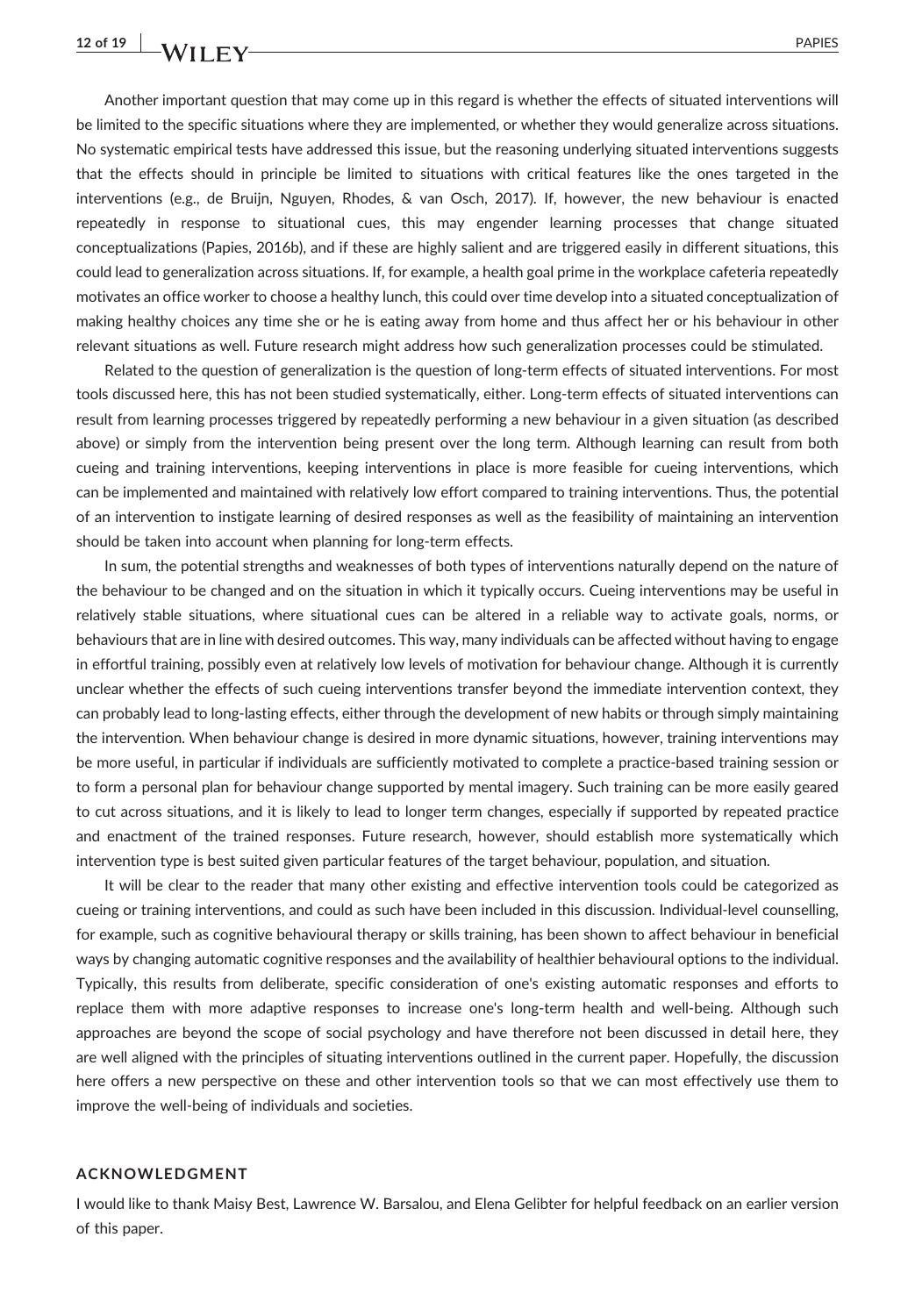#### REFERENCES

- Aarts, H., & Dijksterhuis, A. (2000). Habits as knowledge structures: Automaticity in goal‐directed behavior. Journal of Personality and Social Psychology, 78, 53–63.
- Adriaanse, M. A., Oettingen, G., Gollwitzer, P. M., Hennes, E. P., de Ridder, D. T. D., & de Wit, J. B. F. (2010). When planning is not enough: Fighting unhealthy snacking habits by mental contrasting with implementation intentions (MCII). European Journal of Social Psychology, 40(7), 1277–1293.<https://doi.org/10.1002/ejsp.730>
- Adriaanse, M. A., Vinkers, C. D. W., De Ridder, D. T. D., Hox, J. J., & De Wit, J. B. F. (2011). Do implementation intentions help to eat a healthy diet? A systematic review and meta-analysis of the empirical evidence. Appetite, 56(1), 183-193. [https://](https://doi.org/10.1016/j.appet.2010.10.012) [doi.org/10.1016/j.appet.2010.10.012](https://doi.org/10.1016/j.appet.2010.10.012)
- Allan, J. L., Johnston, M., & Campbell, N. (2015). Snack purchasing is healthier when the cognitive demands of choice are reduced: A randomized controlled trial. Health Psychology, 34(7), 750–755.<https://doi.org/10.1037/hea0000173>
- Allom, V., Mullan, B., & Hagger, M. (2016). Does inhibitory control training improve health behaviour? A meta‐analysis. Health Psychology Review, 10(2), 168–186.<https://doi.org/10.1080/17437199.2015.1051078>
- Anschutz, D. J., Van Strien, T., & Engels, R. C. M. E. (2008). Exposure to slim images in mass media: Television commercials as reminders of restriction in restrained eaters. Health Psychology, 27(4), 401–408.
- Araya, T., Akrami, N., Ekehammar, B., & Hedlund, L.‐E. (2002). Reducing prejudice through priming of control‐related words. Experimental Psychology, 49(3), 222–227. [https://doi.org/10.1026//1618](https://doi.org/10.1026//1618-3169.49.3.222)‐3169.49.3.222
- Armitage, C. J. (2009). Effectiveness of experimenter‐provided and self‐generated implementation intentions to reduce alcohol consumption in a sample of the general population: A randomized exploratory trial. Health Psychology, 28(5), 545–553.<https://doi.org/10.1037/a0015984>
- Åslund, O., & Skans, O. N. (2012). Do anonymous job application procedures level the playing field? Industrial & Labor Relations Review, 65(1), 82–107.<https://doi.org/10.1177/001979391206500105>
- Atkinson, B. J. (2013). Mindfulness training and the cultivation of secure, satisfying couple relationships. Couple and Family Psychology: Research and Practice, 2(2), 73–94.<https://doi.org/10.1037/cfp0000002>
- Avishai‐Yitshak, A., & Sheeran, P. (2017). Implicit processes and health behavior change. In Wiley encyclopedia of health psychology. New York: Wiley Retrieved from [https://www.researchgate.net/publication/283723398\\_Implicit\\_Processes\\_](https://www.researchgate.net/publication/283723398_Implicit_Processes_and_Health_Behavior_Change) and Health Behavior Change
- Ayres, I., Raseman, S., & Shih, A. (2012). Evidence from two large field experiments that peer comparison feedback can reduce residential energy usage. Journal of Law, Economics, and Organization, ews020.<https://doi.org/10.1093/jleo/ews020>
- Bamberg, S. (2002). Effects of implementation intentions on the actual performance of new environmentally friendly behaviours—Results of two field experiments. Journal of Environmental Psychology, 22, 399–411.
- Bargh, J. A. (1997). The automaticity of everyday life. In R. S. J. Wyer (Ed.), Advances in social cognition (pp. 1–61). Mahwah, NJ: Lawrence Erlbaum.
- Barsalou, L. W. (2009). Simulation, situated conceptualization, and prediction. Philosophical Transactions of the Royal Society B: Biological Sciences, 364(1521), 1281–1289.<https://doi.org/10.1098/rstb.2008.0319>
- Barsalou, L. W. (2016). Situated conceptualization: theory and application. In Foundations of embodied cognition. East Sussex, UK: Psychology Press.
- Barsalou, L. W., Niedenthal, P. M., Barbey, A. K., & Ruppert, J. A. (2003). Social embodiment. In Psychology of learning and motivation (Vol. 43) (pp. 43–92). Academic Press Retrieved from [http://www.sciencedirect.com/science/article/pii/](http://www.sciencedirect.com/science/article/pii/S0079742103010119) [S0079742103010119](http://www.sciencedirect.com/science/article/pii/S0079742103010119)
- Best, M., & Papies, E. K. (2017). Right here, right now: Situated interventions to change consumer habits. Manuscript submitted for publication.
- Bishop, S. R., Lau, M., Shapiro, S., Carlson, L., Anderson, N. D., Carmody, J., … Devins (2004). Mindfulness: A proposed operational definition. Clinical Psychology: Science and Practice, 11(3), 230–241.<https://doi.org/10.1093/clipsy.bph077>
- Botvin, G. J., Griffin, K. W., & Nichols, T. D. (2006). Preventing youth violence and delinquency through a universal school‐based prevention approach. Prevention Science, 7(4), 403–408. [https://doi.org/10.1007/s11121](https://doi.org/10.1007/s11121-006-0057-y)‐006‐0057‐y
- Bouton, M. E. (2004). Context and behavioral processes in extinction. Learning & Memory, 11(5), 485–494.
- de Bruijn, G.‐J., Nguyen, M. H., Rhodes, R. E., & van Osch, L. (2017). Effects of preparatory and action planning instructions on situation-specific and general fruit and snack intake. Appetite, 108, 161-170. [https://doi.org/10.1016/j.](https://doi.org/10.1016/j.appet.2016.09.016) [appet.2016.09.016](https://doi.org/10.1016/j.appet.2016.09.016)
- Bucher, T., Siegrist, M., & van der Horst, K. (2014). Vegetable variety: An effective strategy to increase vegetable choice in children. Public Health Nutrition, 17(06), 1232–1236.<https://doi.org/10.1017/S1368980013002632>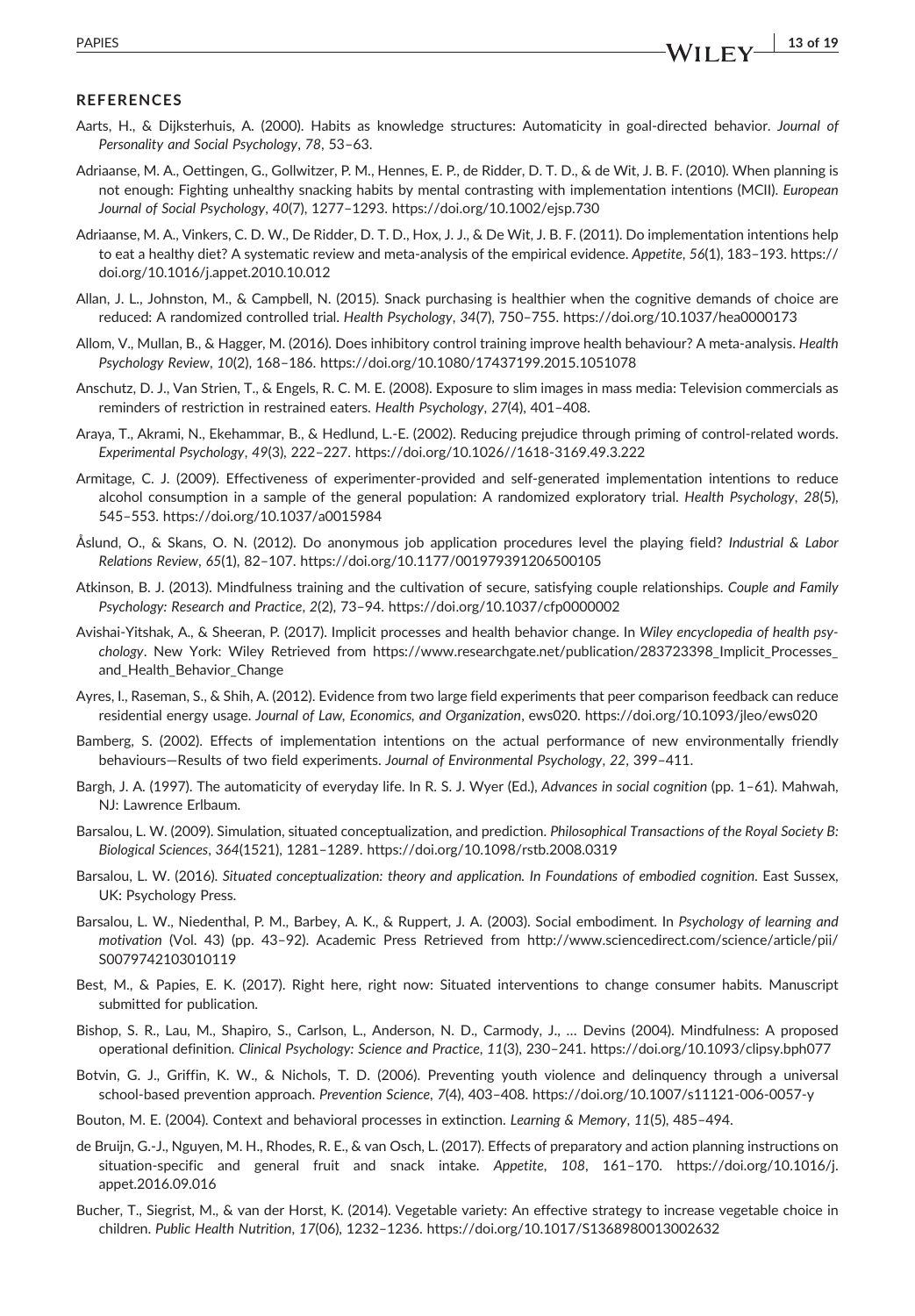- Buckland, N. J., Finlayson, G., Edge, R., & Hetherington, M. M. (2014). Resistance reminders: Dieters reduce energy intake after exposure to diet-congruent food images compared to control non-food images. Appetite, 73, 189-196. [https://](https://doi.org/10.1016/j.appet.2013.10.022) [doi.org/10.1016/j.appet.2013.10.022](https://doi.org/10.1016/j.appet.2013.10.022)
- Campbell, C. A., Hahn, R. A., Elder, R., Brewer, R., Chattopadhyay, S., Fielding, J., … Middleton, J. C. (2009). The effectiveness of limiting alcohol outlet density as a means of reducing excessive alcohol consumption and alcohol‐related harms. American Journal of Preventive Medicine, 37(6), 556–569.<https://doi.org/10.1016/j.amepre.2009.09.028>
- Chen, J., Papies, E. K., & Barsalou, L. W. (2016). A core eating network and its modulations underlie diverse eating phenomena. Brain and Cognition, 110, 20–42.<https://doi.org/10.1016/j.bandc.2016.04.004>
- Chetty, R., Looney, A., & Kroft, K. (2007). Salience and taxation: Theory and evidence (Working Paper No. 13330). National Bureau of Economic Research. Retrieved from<http://www.nber.org/papers/w13330>
- Convery, F., McDonnell, S., & Ferreira, S. (2007). The most popular tax in Europe? Lessons from the Irish plastic bags levy. Environmental and Resource Economics, 38(1), 1–11. [https://doi.org/10.1007/s10640](https://doi.org/10.1007/s10640-006-9059-2)‐006‐9059‐2
- Correll, J., Hudson, S. M., Guillermo, S., & Ma, D. S. (2014). The police officer's dilemma: A decade of research on racial bias in the decision to shoot. Social and Personality Psychology Compass, 8(5), 201–213.<https://doi.org/10.1111/spc3.12099>
- Crandall, C. S., Eshleman, A., & O'Brien, L. (2002). Social norms and the expression and suppression of prejudice: The struggle for internalization. Journal of Personality and Social Psychology, 82(3), 359–378. [https://doi.org/10.1037/0022](https://doi.org/10.1037/0022-3514.82.3.359)‐ [3514.82.3.359](https://doi.org/10.1037/0022-3514.82.3.359)
- Custers, R., & Aarts, H. (2005). Positive affect as implicit motivator: On the nonconscious operation of behavioral goals. Journal of Personality and Social Psychology, 89(2), 129–142.
- Danner, U. N., Aarts, H., & de Vries, N. K. (2008). Habit vs. intention in the prediction of future behaviour: The role of frequency, context stability and mental accessibility of past behaviour. British Journal of Social Psychology, 47(2), 245–265.
- Dayan, E., & Bar-Hillel, M. (2011). Nudge to nobesity II: Menu positions influence food orders. Judgment and Decision Making, 6(4), 333–342.
- Denson, T. F. (2015). Four promising psychological interventions for reducing reactive aggression. Current Opinion in Behavioral Sciences, 3, 136–141.<https://doi.org/10.1016/j.cobeha.2015.04.003>
- Denson, T. F., DeWall, C. N., & Finkel, E. J. (2012). Self‐control and aggression. Current Directions in Psychological Science, 21(1), 20–25.<https://doi.org/10.1177/0963721411429451>
- Derous, E., Nguyen, H.‐H., & Ryan, A. M. (2009). Hiring discrimination against Arab minorities: Interactions between prejudice and job characteristics. Human Performance, 22(4), 297–320.<https://doi.org/10.1080/08959280903120261>
- Dessel, P. V., Houwer, J. D., & Gast, A. (2016). Approach–avoidance training effects are moderated by awareness of stimulus–action contingencies. Personality and Social Psychology Bulletin, 42(1), 81–93. [https://doi.org/10.1177/](https://doi.org/10.1177/0146167215615335) [0146167215615335](https://doi.org/10.1177/0146167215615335)
- Dolan, P., Hallsworth, M., Halpern, D., King, D., Metcalfe, R., & Vlaev, I. (2012). Influencing behaviour: The mindspace way. Journal of Economic Psychology, 33(1), 264–277.<https://doi.org/10.1016/j.joep.2011.10.009>
- Dotsch, R., & Wigboldus, D. H. (2008). Virtual prejudice. Journal of Experimental Social Psychology, 44(4), 1194–1198.
- Dovidio, J. F., Kawakami, K., & Gaertner, S. L. (2002). Implicit and explicit prejudice and interracial interaction. Journal of Personality and Social Psychology, 82(1), 62–68.
- Fazio, R. H. (2007). Attitudes as object–evaluation associations of varying strength. Social Cognition, 25(5), 603–637. [https://](https://doi.org/10.1521/soco.2007.25.5.603) [doi.org/10.1521/soco.2007.25.5.603](https://doi.org/10.1521/soco.2007.25.5.603)
- Fichtenberg, C. M., & Glantz, S. A. (2002). Effect of smoke‐free workplaces on smoking behaviour: Systematic review. BMJ, 325(7357), 188.<https://doi.org/10.1136/bmj.325.7357.188>
- Field, M., Duka, T., Tyler, E., & Schoenmakers, T. (2009). Attentional bias modification in tobacco smokers. Nicotine & Tobacco Research, 11(7), 812–822.<https://doi.org/10.1093/ntr/ntp067>
- Fishbein, M., & Ajzen, I. (2011). Predicting and changing behavior: The reasoned action approach. New York: Taylor & Francis.
- Forbes, C. E., & Schmader, T. (2010). Retraining attitudes and stereotypes to affect motivation and cognitive capacity under stereotype threat. Journal of Personality and Social Psychology, 99(5), 740–754.<https://doi.org/10.1037/a0020971>
- Gawronski, B., & Cesario, J. (2013). Of mice and men what animal research can tell us about context effects on automatic responses in humans. Personality and Social Psychology Review, 17(2), 187–215. [https://doi.org/10.1177/](https://doi.org/10.1177/1088868313480096) [1088868313480096](https://doi.org/10.1177/1088868313480096)
- Gawronski, B., Deutsch, R., Mbirkou, S., Seibt, B., & Strack, F. (2008). When "just say no" is not enough: Affirmation versus negation training and the reduction of automatic stereotype activation. Journal of Experimental Social Psychology, 44(2), 370–377.<https://doi.org/10.1016/j.jesp.2006.12.004>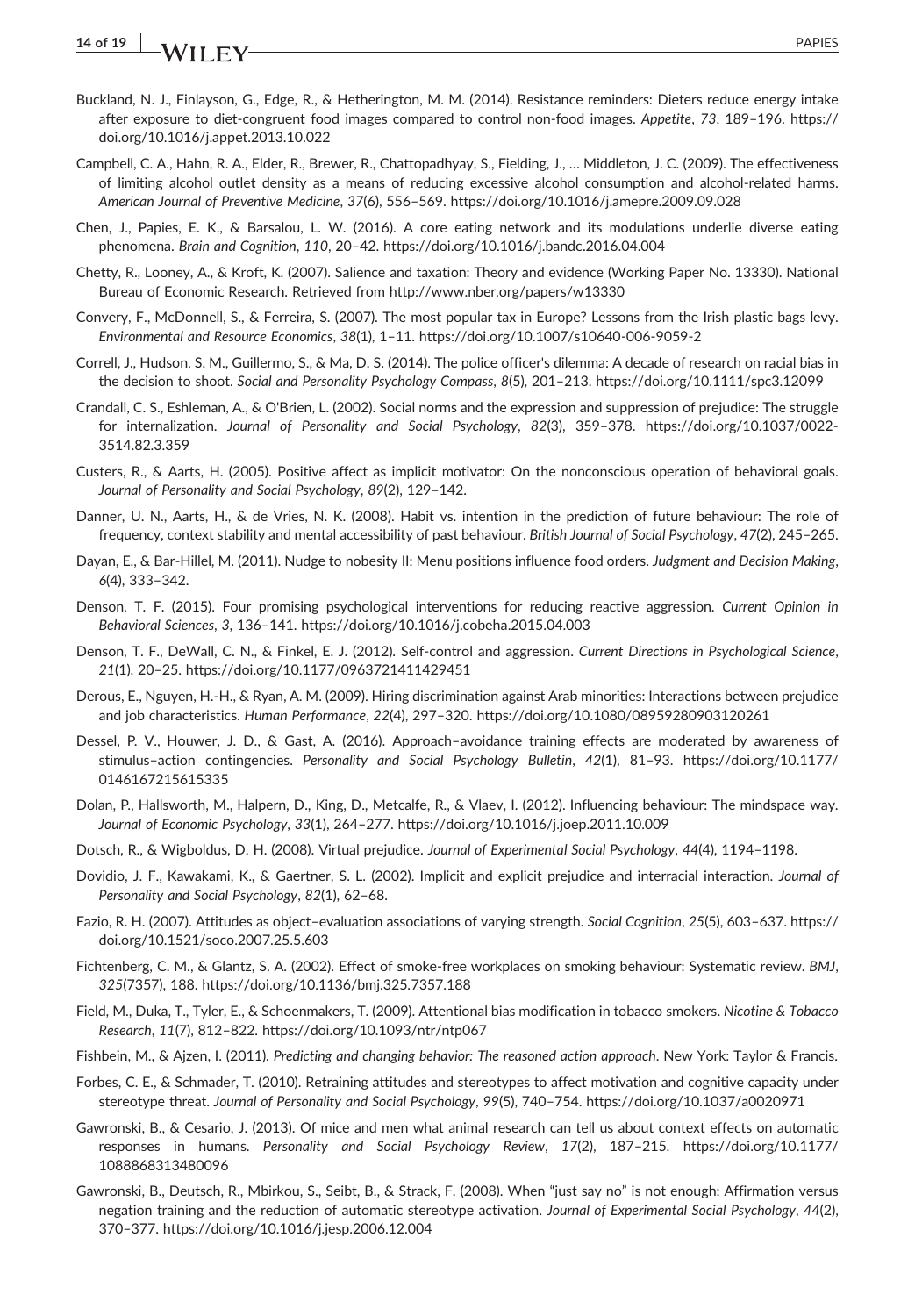- intake. Psychological Science, 17(6), 521–525. [https://doi.org/10.1111/j.1467](https://doi.org/10.1111/j.1467-9280.2006.01738.x)‐9280.2006.01738.x Goldstein, N. J., Cialdini, R. B., & Griskevicius, V. (2008). A room with a viewpoint: Using social norms to motivate environmental conservation in hotels. Journal of Consumer Research, 35(3), 472–482.<https://doi.org/10.1086/586910>
- Gollwitzer, P. M., & Brandstätter, V. (1997). Implementation intentions and effective goal pursuit. Journal of Personality and Social Psychology, 73(1), 186–199.
- Gollwitzer, P. M., & Sheeran, P. (2006). Implementation intentions and goal achievement: A meta‐analysis of effects and processes. In M. P. Zanna (Ed.), Advances in experimental social psychology (pp. 69–119). San Diego, CA: Elsevier Academic Press.
- Goyal, M., Singh, S., Sibinga, E. S., Gould, N. F., Rowland‐Seymour, A., Sharma, R., … Haythornthwaite, J. A. (2014). Meditation programs for psychological stress and well-being: A systematic review and meta-analysis. JAMA Internal Medicine. [https://](https://doi.org/10.1001/jamainternmed.2013.13018) [doi.org/10.1001/jamainternmed.2013.13018](https://doi.org/10.1001/jamainternmed.2013.13018)
- Grossman, P., Niemann, L., Schmidt, S., & Walach, H. (2004). Mindfulness‐based stress reduction and health benefits: A meta‐analysis. Journal of Psychosomatic Research, 57(1), 35–43. [https://doi.org/10.1016/S0022](https://doi.org/10.1016/S0022-3999(03)00573-7)‐3999(03)00573‐7
- Henry, D., Guerra, N., Huesmann, R., Tolan, P., VanAcker, R., & Eron, L. (2000). Normative influences on aggression in urban elementary school classrooms. American Journal of Community Psychology, 28(1), 59–81. [https://doi.org/10.1023/](https://doi.org/10.1023/A:1005142429725) [A:1005142429725](https://doi.org/10.1023/A:1005142429725)
- Hofmann, W., Friese, M., & Wiers, R. W. (2008). Impulsive versus reflective influences on health behavior: A theoretical framework and empirical review. Health Psychology Review, 2(2), 111–137. [https://doi.org/10.1080/](https://doi.org/10.1080/17437190802617668) [17437190802617668](https://doi.org/10.1080/17437190802617668)
- Holland, R. W., Aarts, H., & Langendam, D. (2006). Breaking and creating habits on the working floor: A field‐experiment on the power of implementation intentions. Journal of Experimental Social Psychology, 42(6), 776–783.
- Hollands, G. J., & Marteau, T. M. (2015). Pairing images of unhealthy and healthy foods with images of negative and positive health consequences: Impact on attitudes and food choice. Retrieved from [https://www.repository.cam.ac.uk/handle/](https://www.repository.cam.ac.uk/handle/1810/250327) [1810/250327](https://www.repository.cam.ac.uk/handle/1810/250327)
- Hollands, G. J., Prestwich, A., & Marteau, T. M. (2011). Using aversive images to enhance healthy food choices and implicit attitudes: An experimental test of evaluative conditioning. Health Psychology, 30(2), 195–203. [https://doi.org/10.1037/](https://doi.org/10.1037/a0022261) [a0022261](https://doi.org/10.1037/a0022261)
- Hollands, G. J., Shemilt, I., Marteau, T. M., Jebb, S. A., Lewis, H. B., Wei, Y., … Ogilvie, D. (2015). Portion, package or tableware size for changing selection and consumption of food, alcohol and tobacco. In Cochrane database of systematic reviews. John Wiley & Sons, Ltd. Retrieved from [http://onlinelibrary.wiley.com.proxy.library.uu.nl/doi/10.1002/14651858.](http://onlinelibrary.wiley.com.proxy.library.uu.nl/doi/10.1002/14651858.CD011045.pub2/abstract) [CD011045.pub2/abstract](http://onlinelibrary.wiley.com.proxy.library.uu.nl/doi/10.1002/14651858.CD011045.pub2/abstract)
- Hölzel, B. K., Lazar, S. W., Gard, T., Schuman‐Olivier, Z., Vago, D. R., & Ott, U. (2011). How does mindfulness meditation work? Proposing mechanisms of action from a conceptual and neural perspective. Perspectives on Psychological Science, 6(6), 537–559.<https://doi.org/10.1177/1745691611419671>
- Houben, K., Dassen, F. C. M., & Jansen, A. (2016). Taking control: Working memory training in overweight individuals increases self‐regulation of food intake. Appetite, 105, 567–574.<https://doi.org/10.1016/j.appet.2016.06.029>
- Houben, K., Havermans, R. C., & Wiers, R. W. (2010). Learning to dislike alcohol: Conditioning negative implicit attitudes toward alcohol and its effect on drinking behavior. Psychopharmacology, 211(1), 79–86. [https://doi.org/10.1007/](https://doi.org/10.1007/s00213-010-1872-1) [s00213](https://doi.org/10.1007/s00213-010-1872-1)‐010‐1872‐1
- Houben, K., Schoenmakers, T. M., & Wiers, R. W. (2010). I didn't feel like drinking but I don't know why: The effects of evaluative conditioning on alcohol-related attitudes, craving and behavior. Addictive Behaviors, 35(12), 1161-1163. <https://doi.org/10.1016/j.addbeh.2010.08.012>
- Hugenberg, K., & Bodenhausen, G. V. (2003). Facing prejudice: Implicit prejudice and the perception of facial threat. Psychological Science (Wiley‐Blackwell), 14(6), 640–643. [https://doi.org/10.1046/j.0956](https://doi.org/10.1046/j.0956-7976.2003.psci_1478.x)‐7976.2003.psci\_1478.x
- Jeannerod, M. (2001). Neural simulation of action: A unifying mechanism for motor cognition. NeuroImage, 14(1), S103–S109.
- Jones, A., Di Lemma, L. C. G., Robinson, E., Christiansen, P., Nolan, S., Tudur‐Smith, C., & Field, M. (2016). Inhibitory control training for appetitive behaviour change: A meta‐analytic investigation of mechanisms of action and moderators of effectiveness. Appetite, 97, 16–28.<https://doi.org/10.1016/j.appet.2015.11.013>
- Kang, Y., Gray, J. R., & Dovidio, J. F. (2014). The nondiscriminating heart: Lovingkindness meditation training decreases implicit intergroup bias. Journal of Experimental Psychology: General, 143(3), 1306–1313. [https://doi.org/10.1037/](https://doi.org/10.1037/a0034150) [a0034150](https://doi.org/10.1037/a0034150)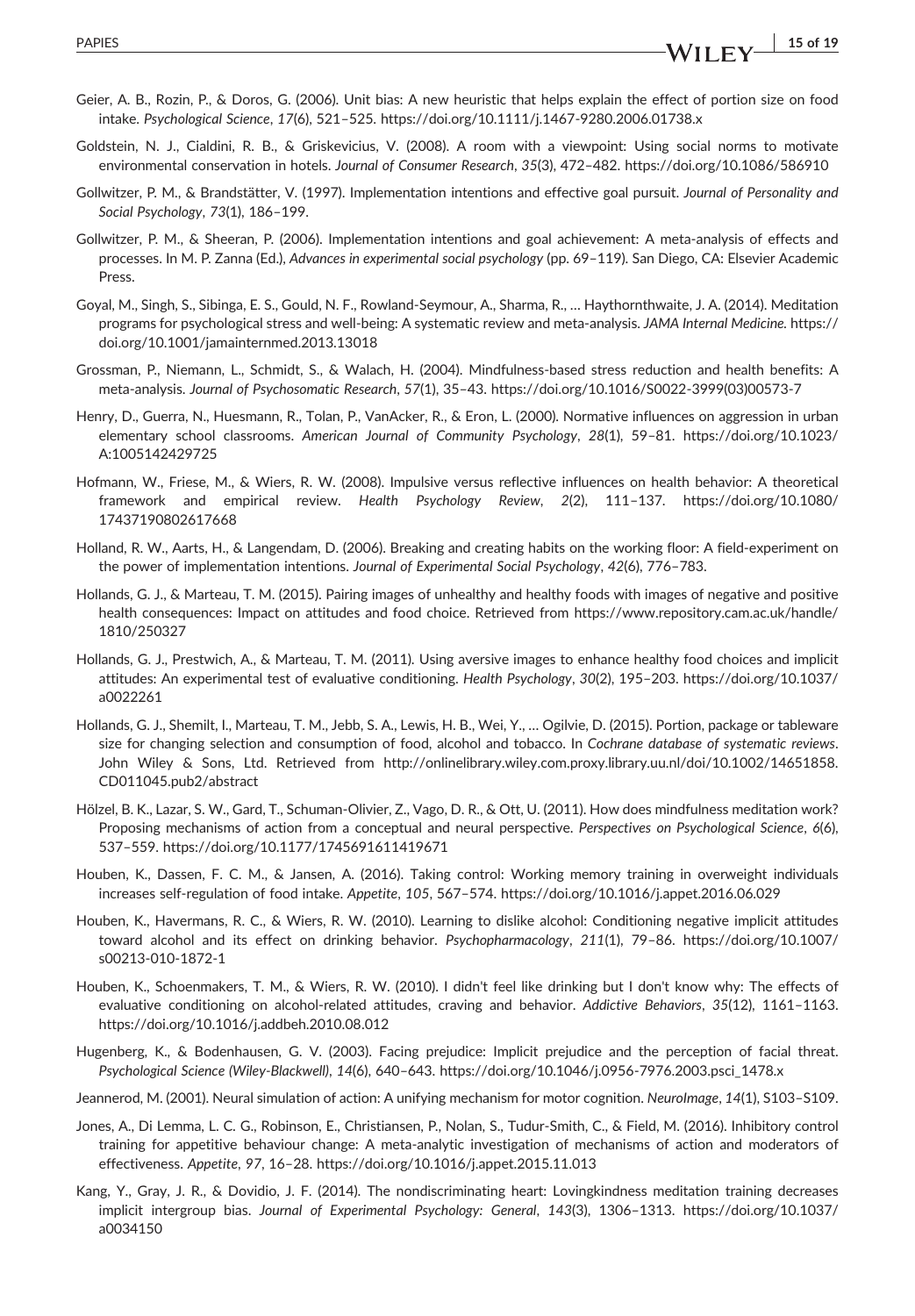- Kawakami, K., Dovidio, J. F., Moll, J., Hermsen, S., & Russin, A. (2000). Just say no (to stereotyping): Effects of training in the negation of stereotypic associations on stereotype activation. Journal of Personality and Social Psychology, 78(5), 871–888.
- Keesman, M., Papies, E. K., Ostafin, B. D., Verwei, S., Häfner, M., & Aarts, H. (2017). Situated representations of alcohol predict drinking behavior.
- Kerameas, K., Vartanian, L. R., Peter, C., & Polivy, J. (2015). The effect of portion size and unit size on food intake: Unit bias or segmentation effect? Health Psychology, 34(6), 670–676.<https://doi.org/10.1037/hea0000160>
- Kirk, D., Oettingen, G., & Gollwitzer, P. M. (2013). Promoting integrative bargaining: Mental contrasting with implementation intentions. International Journal of Conflict Management, 24(2), 148–165.<https://doi.org/10.1108/10444061311316771>
- Knäuper, B., Roseman, M., Johnson, P. J., & Krantz, L. H. (2009). Using mental imagery to enhance the effectiveness of implementation intentions. Current Psychology, 28(3), 181–186. [https://doi.org/10.1007/s12144](https://doi.org/10.1007/s12144-009-9055-0)‐009‐9055‐0
- van der Laan, L. N., Papies, E. K., Hooge, I. T. C., & Smeets, P. A. M. (2017). Goal‐directed visual attention drives health goal priming: An eye-tracking experiment. Health Psychology, 36(1), 82-90.<https://doi.org/10.1037/hea0000410>
- Lawrence, N. S., O'Sullivan, J., Parslow, D., Javaid, M., Adams, R. C., Chambers, C. D., … Verbruggen, F. (2015). Training response inhibition to food is associated with weight loss and reduced energy intake. Appetite, 95, 17–28. [https://doi.](https://doi.org/10.1016/j.appet.2015.06.009) [org/10.1016/j.appet.2015.06.009](https://doi.org/10.1016/j.appet.2015.06.009)
- Lawrence, N. S., Verbruggen, F., Morrison, S., Adams, R. C., & Chambers, C. D. (2015). Stopping to food can reduce intake. Effects of stimulus-specificity and individual differences in dietary restraint. Appetite, 85, 91-103. [https://doi.org/](https://doi.org/10.1016/j.appet.2014.11.006) [10.1016/j.appet.2014.11.006](https://doi.org/10.1016/j.appet.2014.11.006)
- Lebois, L. A. M., Wilson‐Mendenhall, C. D., & Barsalou, L. W. (2015). Are automatic conceptual cores the gold standard of semantic processing? The context-dependence of spatial meaning in grounded congruency effects. Cognitive Science, 39(8), 1764–1801.<https://doi.org/10.1111/cogs.12174>
- Lee, K. K., Perry, A. S., Wolf, S. A., Agarwal, R., Rosenblum, R., Fischer, S., … Silver, L. D. (2012). Promoting routine stair use: Evaluating the impact of a stair prompt across buildings. American Journal of Preventive Medicine, 42(2), 136–141. [https://](https://doi.org/10.1016/j.amepre.2011.10.005) [doi.org/10.1016/j.amepre.2011.10.005](https://doi.org/10.1016/j.amepre.2011.10.005)
- Legault, L., Gutsell, J. N., & Inzlicht, M. (2011). Ironic effects of antiprejudice messages. Psychological Science. [https://doi.org/](https://doi.org/10.1177/0956797611427918) [10.1177/0956797611427918](https://doi.org/10.1177/0956797611427918)
- Lim, D., Condon, P., & DeSteno, D. (2015). Mindfulness and compassion: An examination of mechanism and scalability. PLoS ONE, 10(2), e0118221.<https://doi.org/10.1371/journal.pone.0118221>
- Lindenberg, S., & Steg, L. (2007). Normative, gain and hedonic goal frames guiding environmental behavior. Journal of Social Issues, 63(1), 117–137. [https://doi.org/10.1111/j.1540](https://doi.org/10.1111/j.1540-4560.2007.00499.x)‐4560.2007.00499.x
- Longo, D. R., Johnson, J. C., Kruse, R. L., Brownson, R. C., & Hewett, J. E. (2001). A prospective investigation of the impact of smoking bans on tobacco cessation and relapse. Tobacco Control, 10(3), 267–272.<https://doi.org/10.1136/tc.10.3.267>
- Loy, L. S., Wieber, F., Gollwitzer, P. M., & Oettingen, G. (2016). Supporting sustainable food consumption: Mental contrasting with implementation intentions (MCII) aligns intentions and behavior. Frontiers in Psychology, 7, 607.
- Mendoza, S. A., Gollwitzer, P. M., & Amodio, D. M. (2010). Reducing the expression of implicit stereotypes: Reflexive control through implementation intentions. Personality and Social Psychology Bulletin, 36(4), 512–523. [https://doi.org/10.1177/](https://doi.org/10.1177/0146167210362789) [0146167210362789](https://doi.org/10.1177/0146167210362789)
- Mercer, S. H., McMillen, J. S., & DeRosier, M. E. (2009). Predicting change in children's aggression and victimization using classroom‐level descriptive norms of aggression and pro‐social behavior. Journal of School Psychology, 47(4), 267–289. <https://doi.org/10.1016/j.jsp.2009.04.001>
- Miles, E., Sheeran, P., Baird, H., Macdonald, I., Webb, T. L., & Harris, P. R. (2016). Does self‐control improve with practice? Evidence from a six‐week training program. Journal of Experimental Psychology: General, 145(8), 1075–1091. [https://](https://doi.org/10.1037/xge0000185) [doi.org/10.1037/xge0000185](https://doi.org/10.1037/xge0000185)
- Miller, D. T., & Prentice, D. A. (2016). Changing norms to change behavior. Annual Review of Psychology, 67(1), 339–361. [https://doi.org/10.1146/annurev](https://doi.org/10.1146/annurev-psych-010814-015013)‐psych‐010814‐015013
- Mollen, S., Rimal, R. N., Ruiter, R. A. C., & Kok, G. (2013). Healthy and unhealthy social norms and food selection. Findings from a field‐experiment. Appetite, 65, 83–89.<https://doi.org/10.1016/j.appet.2013.01.020>
- Moreira, M. T., Smith, L. A., & Foxcroft, D. (2010). Social norms interventions to reduce alcohol misuse in University or College students—Moreira 2009—The Cochrane Library—Wiley Online Library. Retrieved from [http://onlinelibrary.wiley.com/](http://onlinelibrary.wiley.com/doi/10.1002/14651858.CD006748.pub2/abstract) [doi/10.1002/14651858.CD006748.pub2/abstract](http://onlinelibrary.wiley.com/doi/10.1002/14651858.CD006748.pub2/abstract)
- Nolan, J. M., Schultz, P. W., Cialdini, R. B., Goldstein, N. J., & Griskevicius, V. (2008). Normative social influence is underdetected. Personality and Social Psychology Bulletin, 34(7), 913–923.<https://doi.org/10.1177/0146167208316691>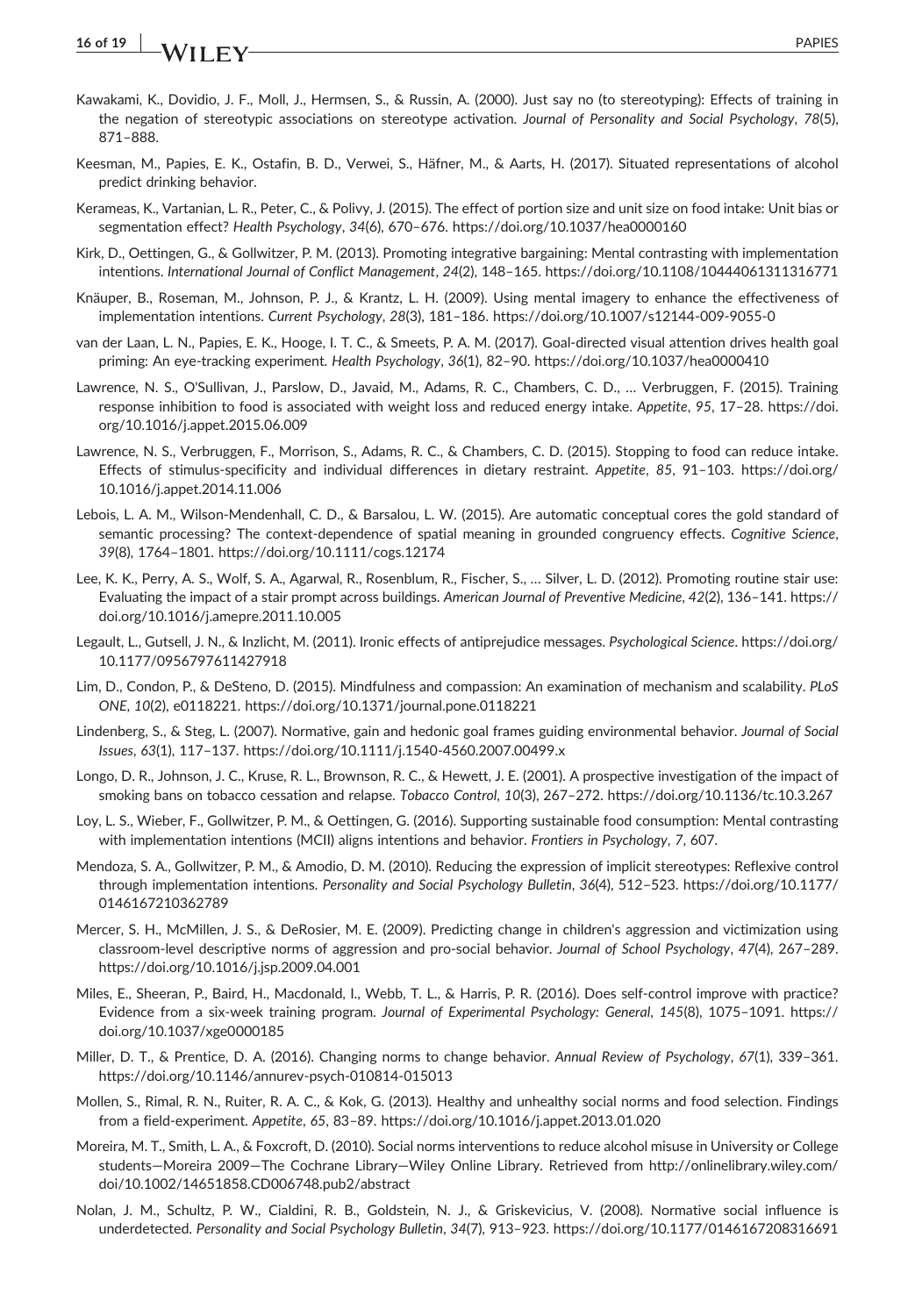- Papies, E. K. (2013). Tempting food words activate eating simulations. Frontiers in Psychology, 4, 838. [https://doi.org/](https://doi.org/10.3389/fpsyg.2013.00838) [10.3389/fpsyg.2013.00838](https://doi.org/10.3389/fpsyg.2013.00838)
- Papies, E. K. (2016a). Goal priming as a situated intervention tool. Current Opinion in Psychology, 12, 12–16. [https://doi.org/](https://doi.org/10.1016/j.copsyc.2016.04.008) [10.1016/j.copsyc.2016.04.008](https://doi.org/10.1016/j.copsyc.2016.04.008)
- Papies, E. K. (2016b). Health goal priming as a situated intervention tool: How to benefit from nonconscious motivational routes to health behaviour. Health Psychology Review, 10(4), 408–424. [https://doi.org/10.1080/](https://doi.org/10.1080/17437199.2016.1183506) [17437199.2016.1183506](https://doi.org/10.1080/17437199.2016.1183506)
- Papies, E. K. (2017). Mindfulness and health behavior: Examining the roles of attention regulation and decentering. In Mindfulness in social psychology (pp. 94–108). Oxford: Routledge.
- Papies, E. K., & Aarts, H. (2016). Automatic self-regulation: From habit to goal pursuit. In Handbook of self regulation: Research, theory, and applications (3rd ed.) (pp. 203–222). New York, NY: Guilford Press.
- Papies, E. K., Aarts, H., & de Vries, N. K. (2009). Planning is for doing: Implementation intentions go beyond the mere creation of goal-directed associations. Journal of Experimental Social Psychology, 45(5), 1148-1151.
- Papies, E. K., & Barsalou, L. W. (2015). Grounding desire and motivated behavior: A theoretical framework and review of empirical evidence. In The psychology of desire (pp. 36–60). New York, NY: Guilford Press.
- Papies, E. K., Best, M., Gelibter, E., & Barsalou, L. W. (2017). The role of simulations in consumer experiences and behavior: Insights from the grounded cognition theory of desire. Journal of the Association for Consumer Research, in press.
- Papies, E. K., & Hamstra, P. (2010). Goal priming and eating behavior: Enhancing self-regulation by environmental cues. Health Psychology, 29(4), 384–388.<https://doi.org/10.1037/a0019877>
- Papies, E. K., Potjes, I., Keesman, M., Schwinghammer, S., & van Koningsbruggen, G. M. (2014). Using health primes to reduce unhealthy snack purchases among overweight consumers in a grocery store. International Journal of Obesity, 38(4), 597–602.<https://doi.org/10.1038/ijo.2013.136>
- Papies, E. K., Pronk, T. M., Keesman, M., & Barsalou, L. W. (2015). The benefits of simply observing: Mindful attention modulates the link between motivation and behavior. Journal of Personality and Social Psychology, 108(1), 148–170. <https://doi.org/10.1037/a0038032>
- Papies, E. K., & Veling, H. (2013). Healthy dining: Subtle diet reminders at the point of purchase increase low‐calorie food choices among both chronic and current dieters. Appetite, 61, 1–7.<https://doi.org/10.1016/j.appet.2012.10.025>
- Perkins, H. W., Craig, D. W., & Perkins, J. M. (2011). Using social norms to reduce bullying: A research intervention among adolescents in five middle schools. Group Processes & Intergroup Relations, 1368430210398004. doi:[https://doi.org/](https://doi.org/10.1177/1368430210398004) [10.1177/1368430210398004](https://doi.org/10.1177/1368430210398004)
- Policastro, P., Smith, Z., & Chapman, G. (2015). Put the healthy item first: Order of ingredient listing influences consumer selection. Journal of Health Psychology, 1359105315617328. doi[:https://doi.org/10.1177/1359105315617328](https://doi.org/10.1177/1359105315617328)
- Powell, K. L., Roberts, G., & Nettle, D. (2012). Eye images increase charitable donations: Evidence from an opportunistic field experiment in a supermarket. Ethology, 118(11), 1096–1101.<https://doi.org/10.1111/eth.12011>
- Robinson, E., Thomas, J., Aveyard, P., & Higgs, S. (2014). What everyone else is eating: A systematic review and meta‐analysis of the effect of informational eating norms on eating behavior. Journal of the Academy of Nutrition and Dietetics, 114(3), 414–429.<https://doi.org/10.1016/j.jand.2013.11.009>
- Rooth, D.‐O. (2010). Automatic associations and discrimination in hiring: Real world evidence. Labour Economics, 17(3), 523–534.<https://doi.org/10.1016/j.labeco.2009.04.005>
- Rothman, A. J., Gollwitzer, P. M., Grant, A. M., Neal, D. T., Sheeran, P., & Wood, W. (2015). Hale and hearty policies how psychological science can create and maintain healthy habits. Perspectives on Psychological Science, 10(6), 701–705. <https://doi.org/10.1177/1745691615598515>
- Ruffault, A., Czernichow, S., Hagger, M. S., Ferrand, M., Erichot, N., Carette, C., … Flahault, C. (2016). The effects of mindfulness training on weight‐loss and health‐related behaviours in adults with overweight and obesity: A systematic review and meta‐analysis. Obesity Research & Clinical Practice..<https://doi.org/10.1016/j.orcp.2016.09.002>
- Sargent, R. P., Shepard, R. M., & Glantz, S. A. (2004). Reduced incidence of admissions for myocardial infarction associated with public smoking ban: Before and after study. BMJ, 328(7446), 977–980. [https://doi.org/10.1136/](https://doi.org/10.1136/bmj.38055.715683.55) [bmj.38055.715683.55](https://doi.org/10.1136/bmj.38055.715683.55)
- Sheeran, P., & Webb, T. L. (2016). The intention–behavior gap. Social and Personality Psychology Compass, 10(9), 503–518. <https://doi.org/10.1111/spc3.12265>
- Smith, E. R., & Semin, G. R. (2007). Situated Social Cognition. Current Directions in Psychological Science, 16(3), 132–135.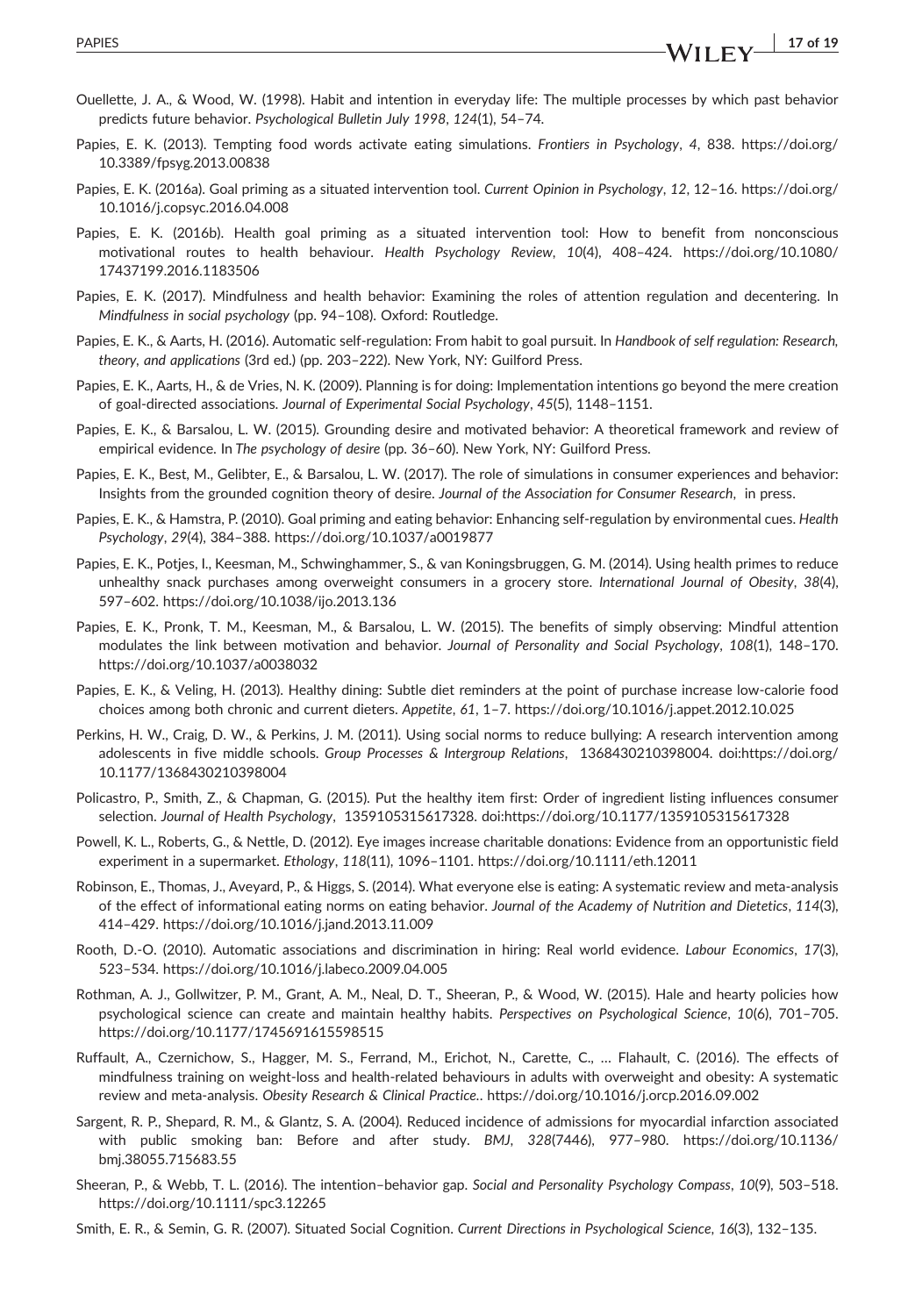- Soler, R. E., Leeks, K. D., Buchanan, L. R., Brownson, R. C., Heath, G. W., & Hopkins, D. H. (2010). Point‐of‐decision prompts to increase stair use: A systematic review update. American Journal of Preventive Medicine, 38(2, Supplement), S292–S300. <https://doi.org/10.1016/j.amepre.2009.10.028>
- Spanos, S., Kenda, A. S., & Vartanian, L. R. (2015). Can serving‐size labels reduce the portion‐size effect? A pilot study. Eating Behaviors, 16, 40–42.<https://doi.org/10.1016/j.eatbeh.2014.10.007>
- Stangor, C., Sechrist, G. B., & Jost, J. T. (2001). Changing racial beliefs by providing consensus information. Personality and Social Psychology Bulletin, 27(4), 486–496.<https://doi.org/10.1177/0146167201274009>
- Stewart, B. D., & Payne, B. K. (2008). Bringing automatic stereotyping under control: Implementation intentions as efficient means of thought control. Personality and Social Psychology Bulletin, 34(10), 1332–1345. [https://doi.org/10.1177/](https://doi.org/10.1177/0146167208321269) [0146167208321269](https://doi.org/10.1177/0146167208321269)
- Stice, E., Lawrence, N. S., Kemps, E., & Veling, H. (2016). Training motor responses to food: A novel treatment for obesity targeting implicit processes. Clinical Psychology Review, 49, 16–27.<https://doi.org/10.1016/j.cpr.2016.06.005>
- Stöckli, S., Stämpfli, A. E., Messner, C., & Brunner, T. A. (2016). An (un)healthy poster: When environmental cues affect consumers' food choices at vending machines. Appetite, 96, 368–374.<https://doi.org/10.1016/j.appet.2015.09.034>
- Strack, F., & Deutsch, R. (2004). Reflective and impulsive determinants of social behavior. Personality and Social Psychology Review, 8(3), 220–247.
- Strecher, V. J. (1999). Computer‐tailored smoking cessation materials: A review and discussion. Patient Education and Counseling, 36(2), 107–117. [https://doi.org/10.1016/S0738](https://doi.org/10.1016/S0738-3991(98)00128-1)‐3991(98)00128‐1
- Tate, K., Stewart, A. J., & Daly, M. (2014). Influencing green behaviour through environmental goal priming: The mediating role of automatic evaluation. Journal of Environmental Psychology, 38, 225–232. [https://doi.org/10.1016/j.](https://doi.org/10.1016/j.jenvp.2014.02.004) [jenvp.2014.02.004](https://doi.org/10.1016/j.jenvp.2014.02.004)
- Thaler, R. H., & Sunstein, C. R. (2009). Nudge: Improving decisions about health, wealth, and happiness (Revised & Expanded edition). New York, NY: Penguin Books.
- Tonne, C., Beevers, S., Armstrong, B., Kelly, F., & Wilkinson, P. (2008). Air pollution and mortality benefits of the London Congestion Charge: spatial and socioeconomic inequalities. Occupational and Environmental Medicine, 65(9), 620–627. <https://doi.org/10.1136/oem.2007.036533>
- Trötschel, R., & Gollwitzer, P. M. (2007). Implementation intentions and the willful pursuit of prosocial goals in negotiations. Journal of Experimental Social Psychology, 43(4), 579–598.<https://doi.org/10.1016/j.jesp.2006.06.002>
- Tulving, E., & Thomson, D. M. (1973). Encoding specificity and retrieval processes in episodic memory. Psychological Review, 80(5), 352–373.<https://doi.org/10.1037/h0020071>
- Unsworth, K. L., Dmitrieva, A., & Adriasola, E. (2013). Changing behaviour: Increasing the effectiveness of workplace interventions in creating pro‐environmental behaviour change. Journal of Organizational Behavior, 34(2), 211–229. <https://doi.org/10.1002/job.1837>
- Verplanken, B., & Wood, W. (2006). Interventions to break and create consumer habits. Journal of Public Policy and Marketing, 25(1), 90–103.
- Versluis, I., & Papies, E. K. (2016a). Eating less from bigger packs: Preventing the pack size effect with diet primes. Appetite, 100, 70–79.
- Versluis, I., & Papies, E. K. (2016b). The role of social norms in the portion size effect: Reducing normative relevance reduces the effect of portion size on consumption decisions. Eating Behavior, 7, 756.<https://doi.org/10.3389/fpsyg.2016.00756>
- Versluis, I., Papies, E. K., & Marchiori, D. (2015). Preventing the pack size effect: Exploring the effectiveness of pictorial and non‐pictorial serving size recommendations. Appetite, 87, 116–126.<https://doi.org/10.1016/j.appet.2014.12.097>
- Wardell, J. D., & Read, J. P. (2013). Does cue context matter? Examining the specificity of cue-related activation of positive and negative alcohol expectancies. Experimental and Clinical Psychopharmacology, 21(6), 457–466. [https://doi.org/](https://doi.org/10.1037/a0033967) [10.1037/a0033967](https://doi.org/10.1037/a0033967)
- Webb, T. L., & Sheeran, P. (2006). Does changing behavioral intentions engender behavior change? A meta-analysis of the experimental evidence. Psychological Bulletin March 2006, 132(2), 249–268.
- Wheeler, M. E., & Fiske, S. T. (2005). Controlling racial prejudice social‐cognitive goals affect amygdala and stereotype activation. Psychological Science, 16(1), 56–63. [https://doi.org/10.1111/j.0956](https://doi.org/10.1111/j.0956-7976.2005.00780.x)‐7976.2005.00780.x
- Wiers, R. W., Rinck, M., Kordts, R., Houben, K., & Strack, F. (2010). Retraining automatic action‐tendencies to approach alcohol in hazardous drinkers. Addiction, 105(2), 279–287.
- Wilkowski, B. M., Crowe, S. E., & Ferguson, E. L. (2015). Learning to keep your cool: Reducing aggression through the experimental modification of cognitive control. Cognition and Emotion, 29(2), 251–265. [https://doi.org/10.1080/](https://doi.org/10.1080/02699931.2014.911146) [02699931.2014.911146](https://doi.org/10.1080/02699931.2014.911146)